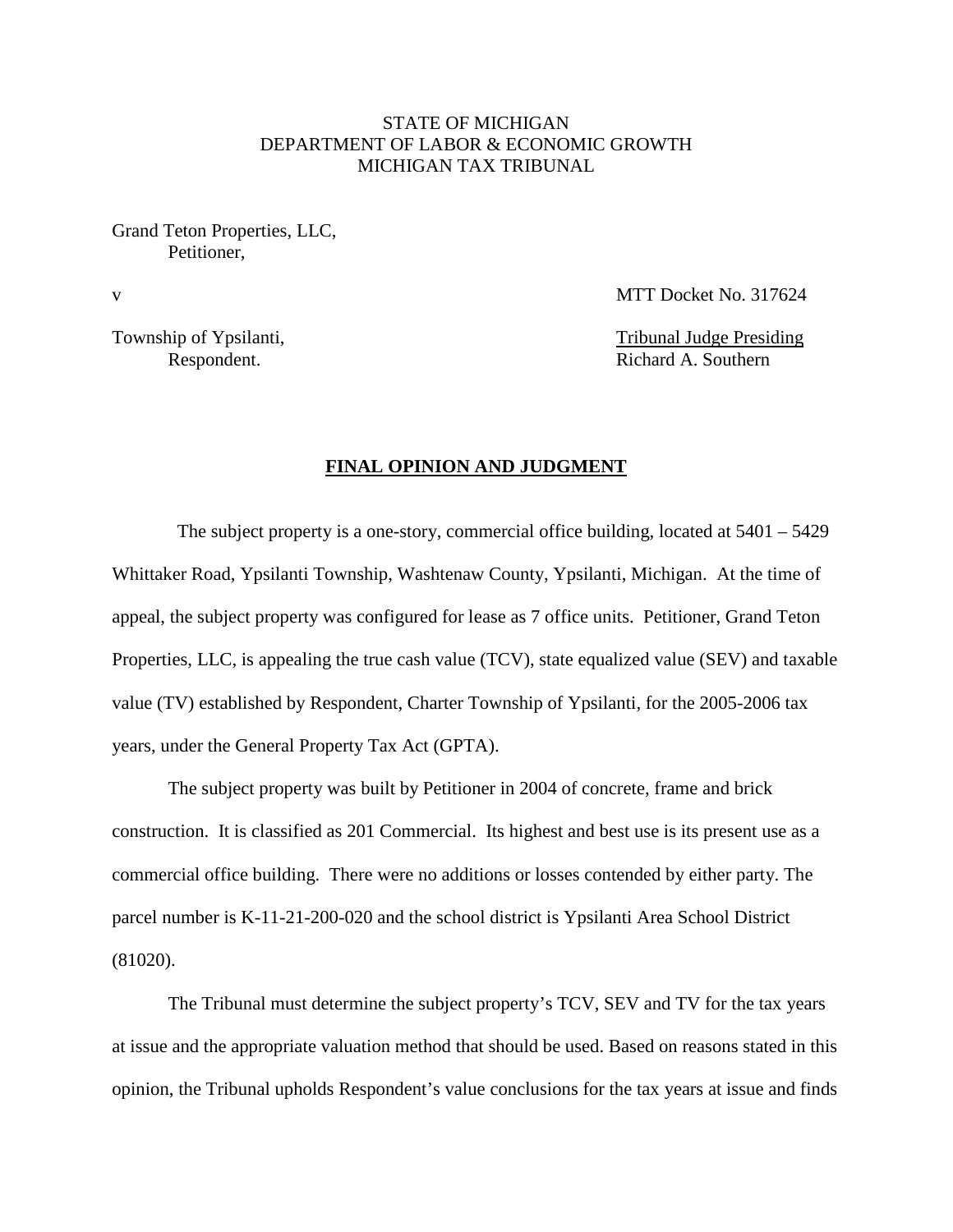# MTT Docket No. 317624 Final Opinion and Judgment, Page 2 of 31

that the sales comparison approach, with support from the income and cost approaches as applied by Respondent, is the most reliable and credible method for determining the true cash values.

Petitioner was represented by Robert Spencer, owner of Grand Teton Properties, LLC, an *in propria persona* litigant. Further, Mr. Spencer also acted as his own Expert Witness on the basis of his ownership. Respondent was represented by Angela B. King (P29899) from the law firm of McLain & Winters. Daniel J. Dzierbicki, IFAS, IFA, MSA, RES, CMAE III, [Michigan Certified Real Estate Appraiser] acted as Respondent's Expert Real Estate Valuation Witness.

Petitioner's value contentions as determined by witness Spencer [Property owner] for the tax years at issue are as follows:

| Year  | <b>TCV</b>  | <b>SEV</b> | TU        |
|-------|-------------|------------|-----------|
| 2005  | \$1,218,300 | \$609,150  | \$609,150 |
| 2006* | \$1,254,850 | \$627,425  | \$627,425 |

\* Petitioner did not provide a separate valuation analysis for TY 2006, rather he increased the TY 2005 TCV by 3%.

Respondent's value contentions as determined by witness Dzierbicki [Chief Appraiser Ypsilanti Township] for the tax years at issue are as follows:

| Year | <b>TCV</b><br>$\sim$ | <b>SEV</b> | TV        |
|------|----------------------|------------|-----------|
| 2005 | \$1,713,000          | \$856,500  | \$603,933 |
| 2006 | \$1,900,000          | \$950,000  | \$623,862 |

It is undisputed that Petitioner timely appealed to the proper board of review and neither

party disputes that the Tribunal has jurisdiction.

## **FINAL VALUES**

The Tribunal determines that the subject property's TCVs, SEVs, and TVs, are:

| Year | <b>TCV</b><br>$\sim$ | <b>SEV</b> | <b>TT</b> |
|------|----------------------|------------|-----------|
| 2005 | \$1,713,000          | \$856,500  | \$603,933 |
| 2006 | \$1,900,000          | \$950,000  | \$623,862 |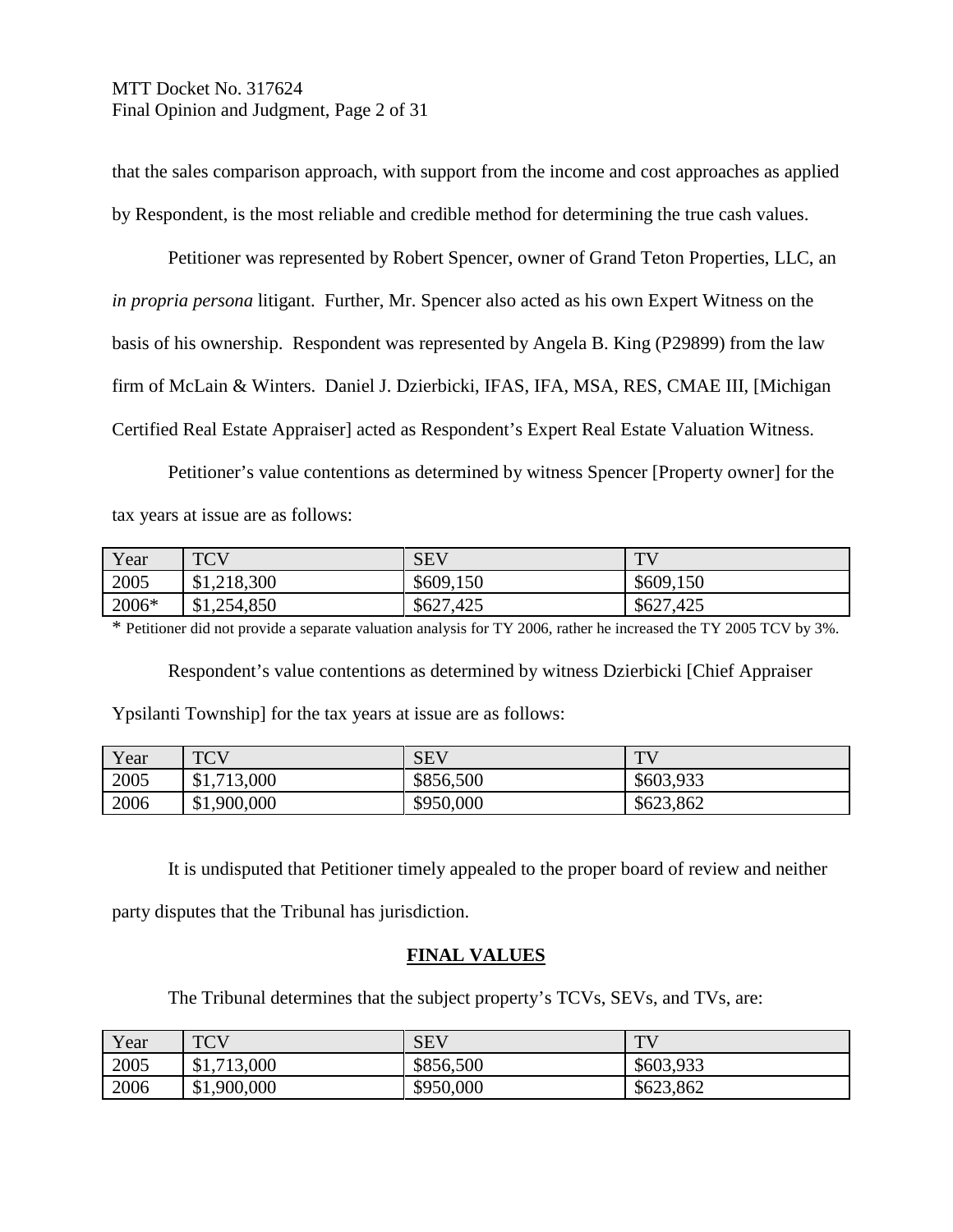MTT Docket No. 317624 Final Opinion and Judgment, Page 3 of 31

#### **BACKGROUND**

This Final Opinion and Judgment results from a two-day hearing that commenced February 20, 2008, before Judge Richard A. Southern in Lansing, Michigan. The petition was originally incorrectly filed in the Michigan Tax Tribunal's Small Claims Division and subsequently transferred to the Entire Tribunal Division.

### **SUMMARY OF PETITIONER'S CASE**

Petitioner contends that Respondent had assessed the subject property greater than 50% of its true cash value in violation of Michigan Law. Within the question of true cash value, Petitioner raised questions concerning Respondent's measurement of the subject property, application of the cost approach to value, and the taxable value's relationship to sales price. Uniformity and Level of Assessment were not at issue.

In support of these contentions, Petitioner offered the following exhibits, which were admitted into evidence:

| Exhibit        | Description                    |     | Offered Admitted |
|----------------|--------------------------------|-----|------------------|
|                |                                |     |                  |
| P <sub>1</sub> | Valuation Disclosure (Spencer) | Yes | Yes $(T1, p35)$  |

Also, Petitioner listed two witnesses, a real estate broker and a certified public accountant, on his witness list. However, neither was present at the hearing. Petitioner called a single witness, himself, as a property owner appraisal witness.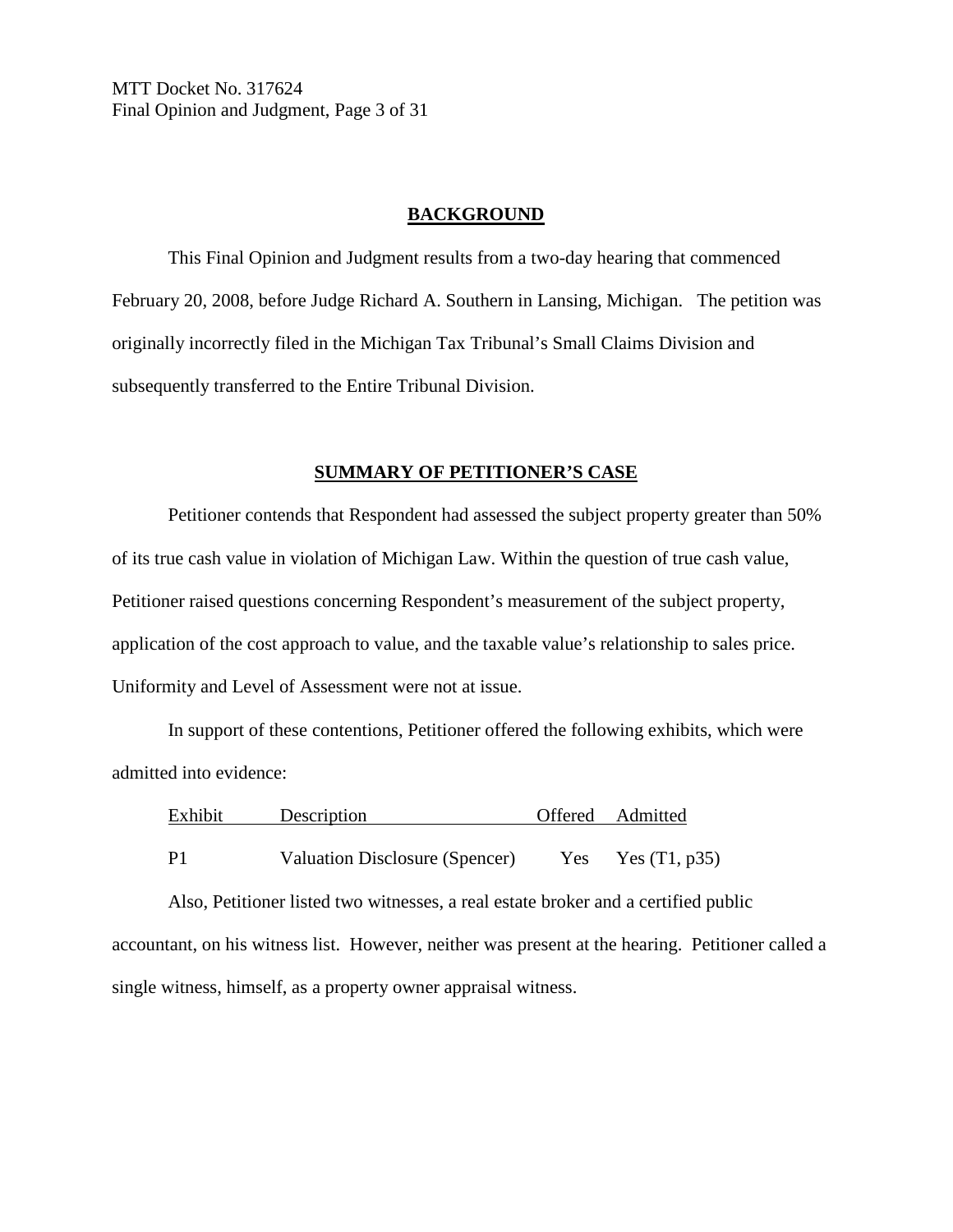## MTT Docket No. 317624 Final Opinion and Judgment, Page 4 of 31

Mr. Spencer was allowed to testify as an expert as a result of his ownership of subject property, MCR 702.7 and *City of Grand Rapids v H R Terryberry Co*, 122 Mich App at 755, 333 NW2d at 126 (1983), and his authorship of Petitioners' seven-page valuation disclosure.

#### (1) Robert J. Spencer

Mr. Spencer, arguing the case himself *pro se*, also called himself as his only witness. He represented that he had "on the job training," having performed for 14 years as a developer; however, when asked if he "...had any educational [appraisal] training in terms of any schools or other types of institutions regarding valuing real estate and methodologies employed," he answered "Nothing but on-the-job-training." (T1, p18) He did not offer himself as an appraisal expert, however, he did discuss his familiarity with the subject property in that he purchased the land, designed the building with the aid of an architect, and acted as the general contractor during construction. Mr. Spencer is a mechanical engineer, by education, with a Bachelor of mechanical engineering from General Motors Institute, and a Masters of science from University of Michigan. He holds no degrees or certificates in the field of real estate appraising. (T1, pp15- 16) He has worked in the building and development field for 14 years, and has been a construction manager on this as well as other projects in Southeast Michigan. (T1, pp14-21) Petitioner offered his only exhibit, a 7 page valuation disclosure which was marked as Petitioner's Exhibit (P[1](#page-3-0)) and accepted on the record  $(T1, p35)^{1}$ .

<span id="page-3-0"></span><sup>&</sup>lt;sup>1</sup> Hereinafter, Petitioners' Exhibits will be denoted by "P," Respondent's Exhibits will be denoted by "R," and references to the transcripts will be denoted by "T."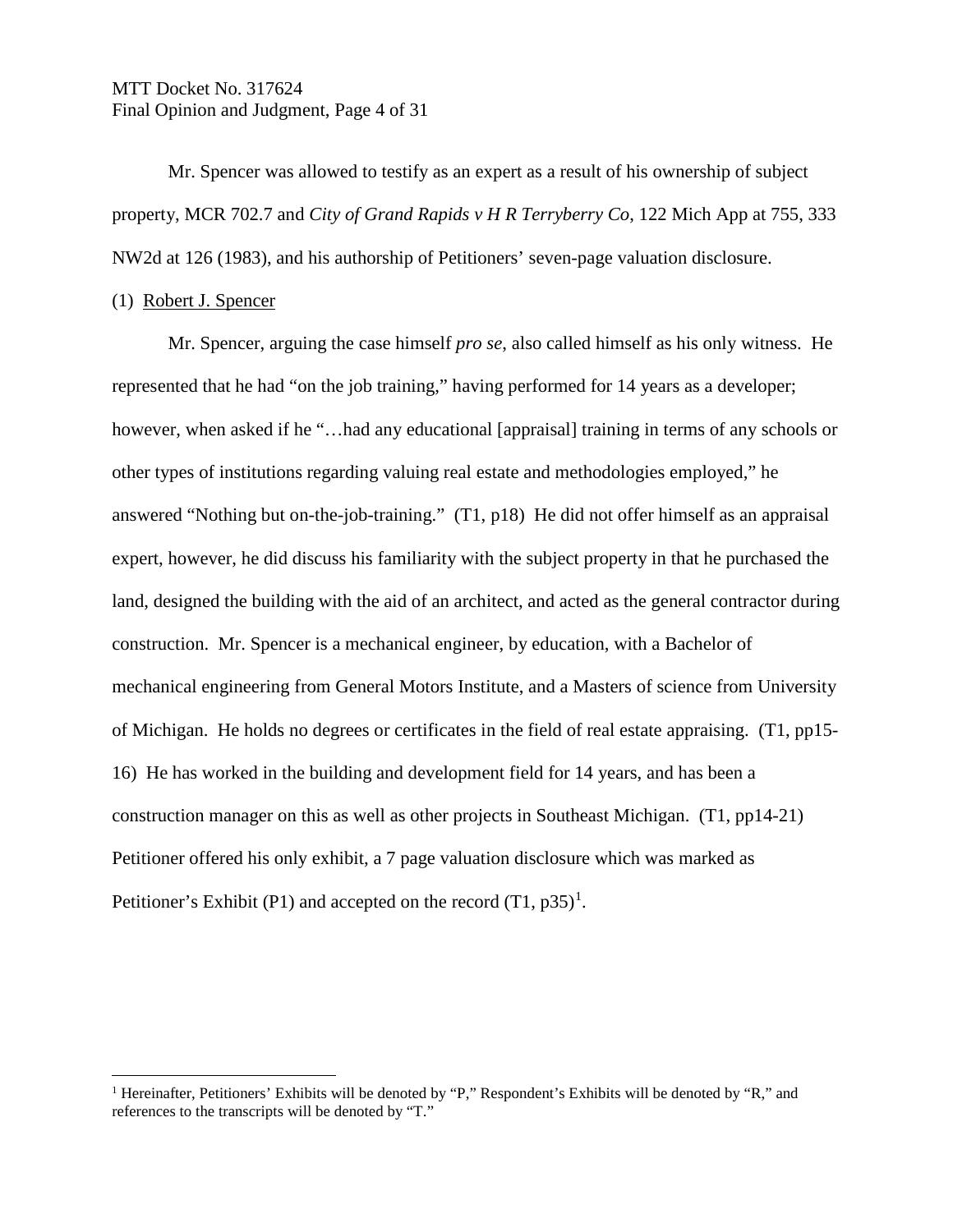## MTT Docket No. 317624 Final Opinion and Judgment, Page 5 of 31

## Petitioner's Valuation Disclosure:

\* Income Capitalization Approach: Petitioner's valuation disclosure did not contain an income analysis or prospective rent roll. No other income information was offered during the hearing.

\* Cost Approach: Mr. Spencer contended construction costs on the subject building,

which was newly completed on the tax years at issue, with the exception of tenant "build out"

improvements, should be used as true cash value of \$1,115,300 analyzing the sum of the actual

costs to construct as follows:

### **[a]ctual value in 2005 to be \$1,115,000…based on the following analysis:**

| A. Actual land cost              | \$131,000     |
|----------------------------------|---------------|
| B. Actual building cost          | \$703,300     |
| C. Actual tenant build out costs | \$281,000     |
| D. Total project cost            | $$1,115,300*$ |
| (P1, p2)                         |               |

\*It should be noted that Witness Spencer, corrected the above table, in his testimony on the witness stand to incorporate a category of costs, called "soft costs", [meaning architectural fees, engineering fees, permit fees, and profit] that he had missed when first he authored his valuation disclosure. The **corrected table** is as follows:

| A. Actual land cost              | \$131,000   |
|----------------------------------|-------------|
| B. Actual building cost          | \$703,300   |
| C. Actual tenant build out costs | \$281,000   |
| D. Soft costs                    | \$103,000   |
| E. Total project cost            | \$1,218,300 |
| $(T1, pp36-38)$                  |             |

Further, Petitioner offered a total "build out" cost obtained from each tenant, absent detail

as to what the amounts entailed.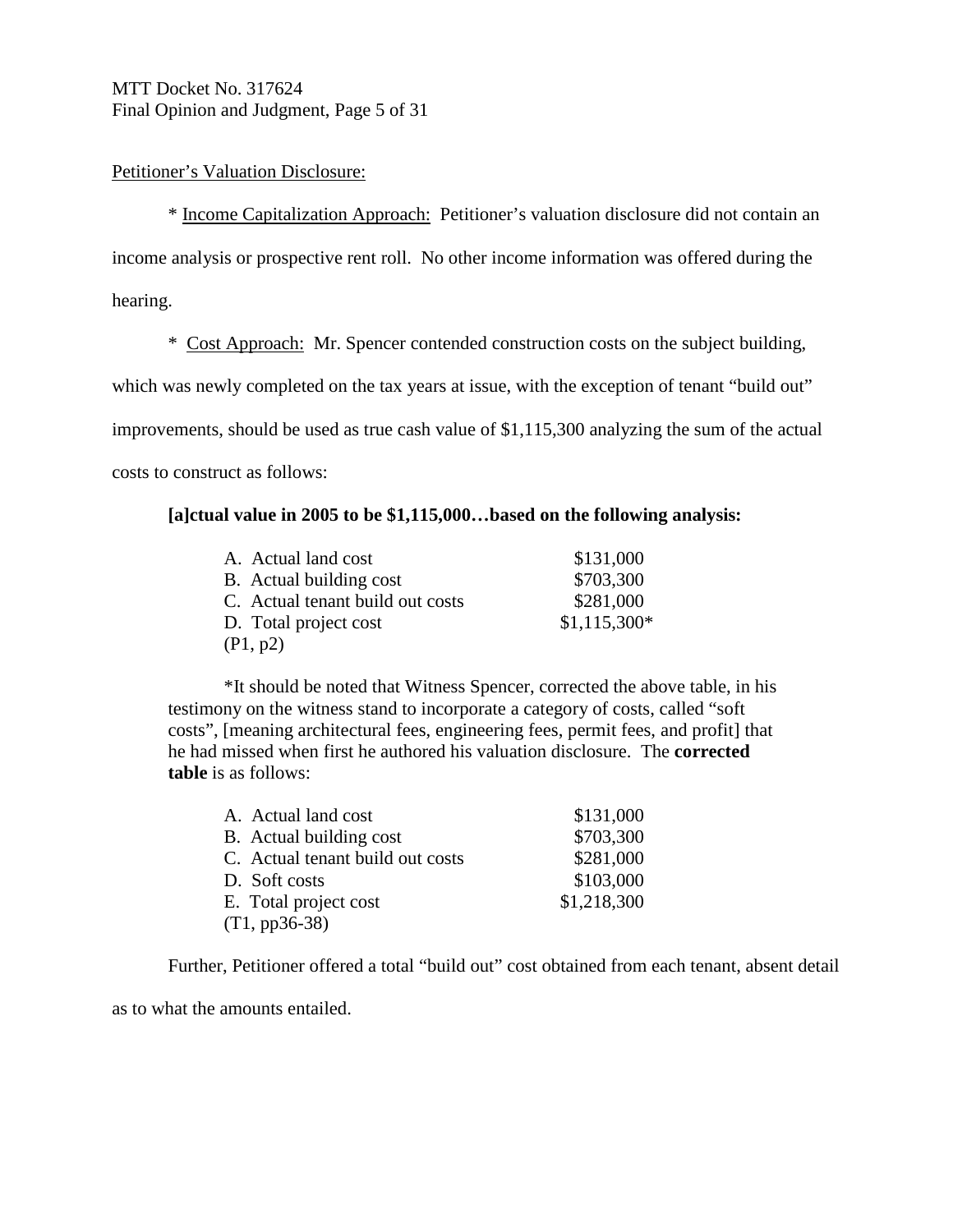## **Tenant Improvements**

### **The following presents actual cost of tenant improvements**.

| <b>Tenant</b>               | <b>January 2005</b> |                                   |
|-----------------------------|---------------------|-----------------------------------|
| <b>Edward Surovell</b>      | \$107,138           |                                   |
| Ypsi. Credit Union          | \$76,670            |                                   |
| <b>Kruger Chiropractic</b>  | \$40,265            |                                   |
| <b>Internal Medicine</b>    | \$21,759            |                                   |
| <b>Quantum Phy. Therapy</b> | \$23,000            |                                   |
| Kuman Math and Reading      | \$11,990            |                                   |
| Total cost of improvements  |                     | \$280,822 [rounded say \$281,000] |
| (P1, p7)                    |                     |                                   |

\* Sales Comparison (Market) Approach: Mr. Spencer advanced an analysis of three

comparable sales, which he then compared to his subject property;

| <b>Address</b> | Sq. ft | <b>Taxable Value</b><br>Per Sq. Ft. | <b>Selling</b><br><b>Price</b> | $S/Sq.$ Ft. | <b>Notes</b>       |
|----------------|--------|-------------------------------------|--------------------------------|-------------|--------------------|
| Subject        | 15000  | \$39.19                             | \$1,632,400                    | \$108.82    | Sale price est. by |
| Property       |        |                                     |                                |             | 2XSEV              |
| 500 Hewitt     | 9520   | \$26.40                             | \$900,000                      | \$94.53     | actual sale        |
| 750 Towner     | 8540   | \$31.78                             | \$535,000                      | \$62.64     | actual sale        |
| 1189 E. Mich.  | 4513   | \$17.30                             | \$230,000                      | \$50.96     | actual sale        |
| (P1, p3)       |        |                                     |                                |             |                    |

### **Comparable Ypsilanti Sold Properties**

With regard to the above, Petitioner then argued that this "[a]nalysis of comparable office building sales in 2005 … [results in] a high taxable value of \$31.78 per sq. ft. [while] our property is valued at \$39.19 per sq. ft.. Further, "[a]n analysis of [the above] selling prices shows a high of \$94.53 which is 15% lower than our property."

\* Reconciliation of Final Values: Petitioner's valuation disclosure also did not contain a reconciliation section. Moreover, Petitioner's valuation disclosure (P1) did not contain the development of the three principal valuation approaches, corresponding methodologies, and accompanying analysis applying those approaches and methodologies against researched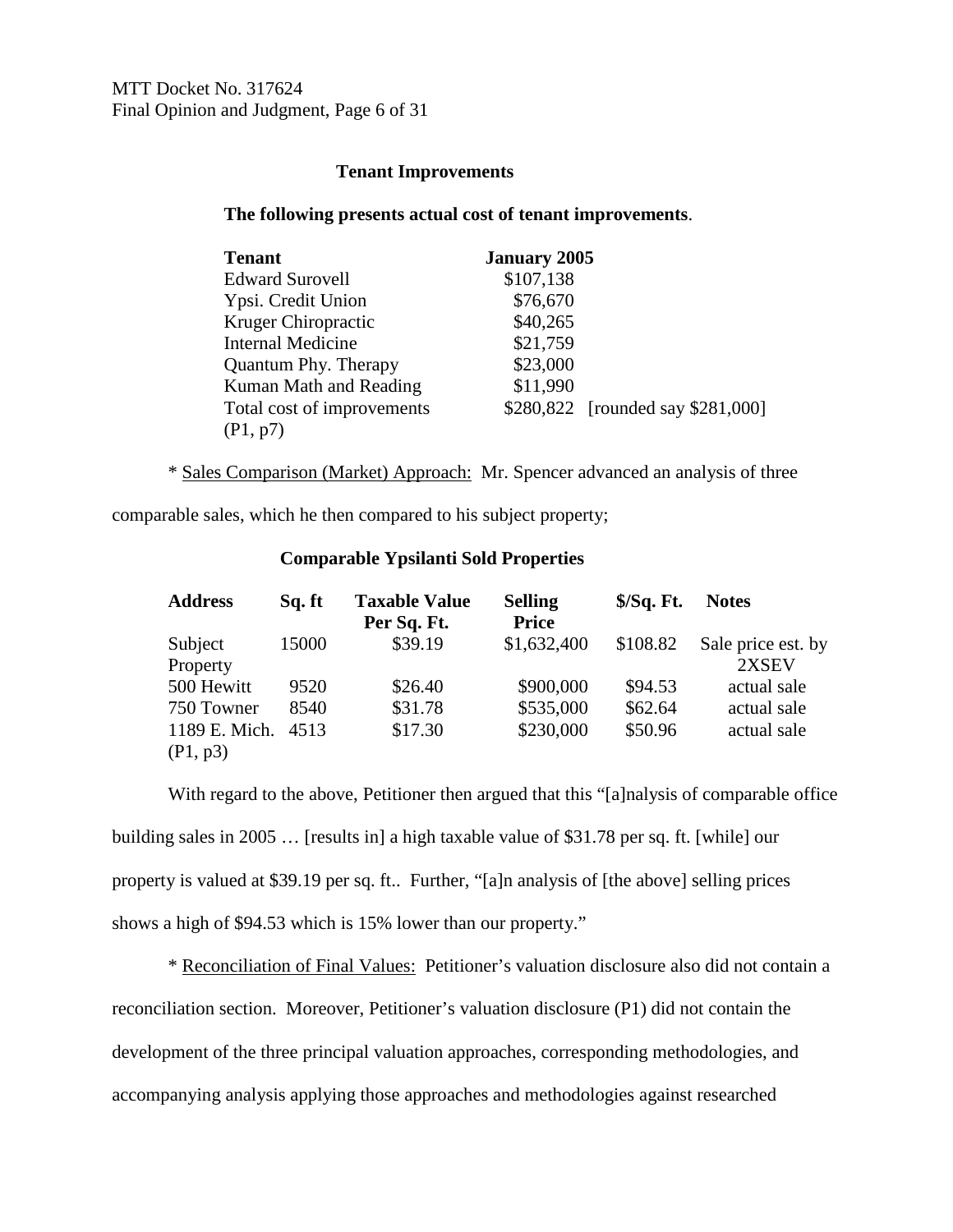## MTT Docket No. 317624 Final Opinion and Judgment, Page 7 of 31

relevant data, which one might expect to find in a real property appraisal assignment for a commercial office building. Further, there was little application of relevant data to the several approaches with an eye toward reconciliation of the strengths and weaknesses each presented in coming to a final conclusion of true cash value. Further still, there was no indication that the witness understood the circumstances under which the several approaches might reasonably be employed as is typically presented in an Entire Tribunal proceeding before the Michigan Tax Tribunal.

Mr. Spencer's valuation disclosure did not conform, in any meaningful way, to a professional appraisal of the real property for a commercial office building, prepared in accordance with industry standards for such work. That is to say, while it contained some elements of cost and market there was no recognizable application of standard Cost Approach, Market Sales Comparison Approach or Income Approach methodology or analysis. Further, there was no Reconciliation of Final Values discussing the strengths and weaknesses of the various approaches and their corresponding data inputs in concluding to a final estimate of true cash value for the tax years at issue. The information was indeed minimal and unconvincing to the Tribunal.

Thus, at the conclusion of proofs, Petitioner contended that the true cash value for the subject property was \$1,218,000 for the 2005 tax year. Petitioner did not advance a separate valuation disclosure for the subsequent year; rather he applied a 3% increase across the board to calculate a true cash value of \$1,254,850 for the 2006 tax year. (T2, pp56-58)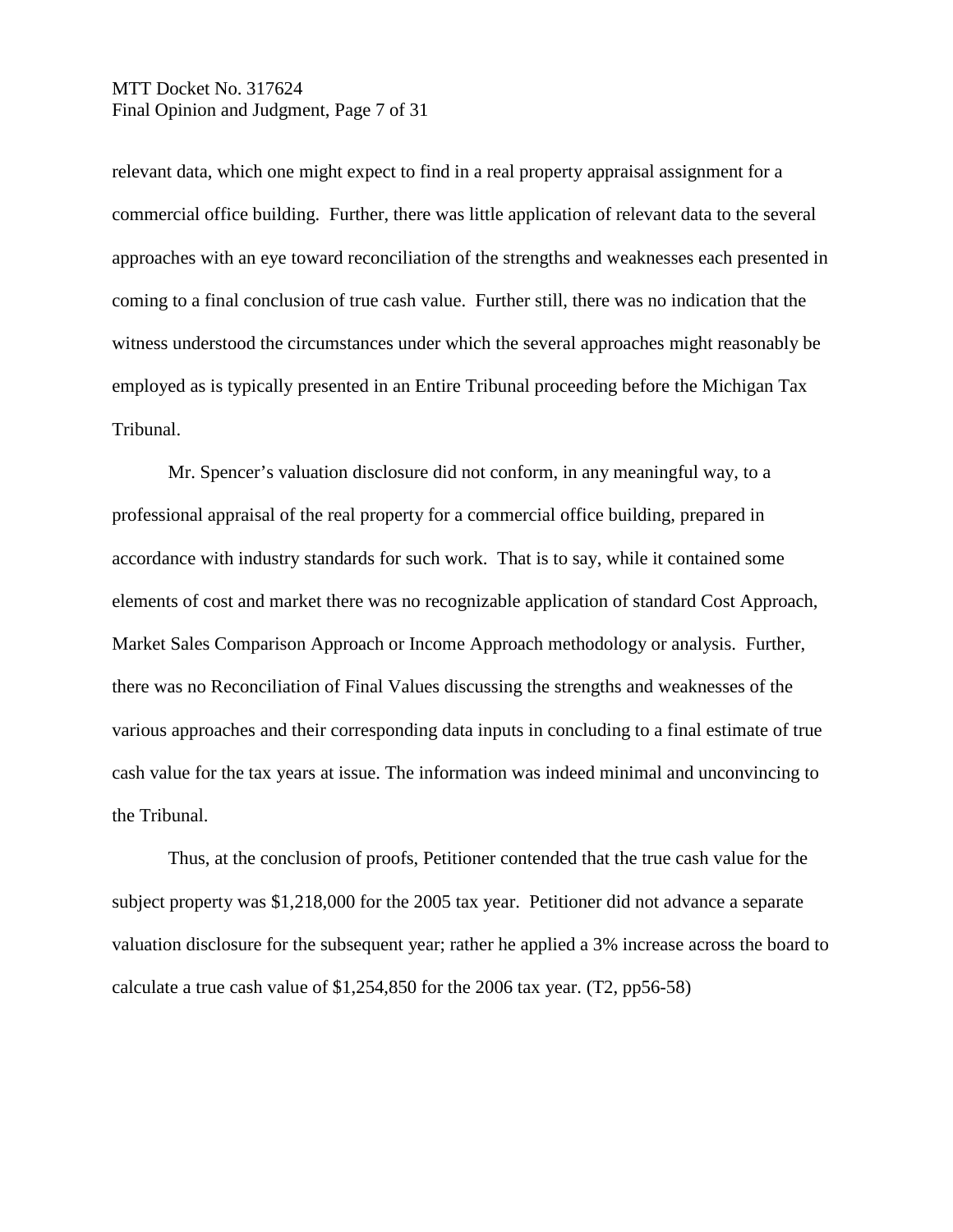MTT Docket No. 317624 Final Opinion and Judgment, Page 8 of 31

### SUMMARY OF RESPONDENT'S CASE[2](#page-7-0)

Respondent contended that the assessed, state equalized and taxable values do not exceed

the amounts permitted by Michigan Law.

Initially Respondent's counsel, Ms. King, moved for a directed verdict in favor of the

township pursuant to Michigan Court Rule 2.515 stating as follows:

MS. KING: Your Honor, at this stage … I would request that a directed verdict [be rendered] in favor of the township. In Tribunal cases such as this, the Petitioner has the burden of proof. And in viewing directed verdicts, the standard, according to Michigan law, is viewing the evidence in the light most favorable to the non-moving party, so viewing the evidence most favorable to Mr. Spencer. We would submit that his appraisal that was submitted in evidence is wholly deficient in presenting actual evidence that the assessment in this case was in excess of fifty percent of the true cash value. That's according to *Kok v Cascade Township*, 265 Mich App 413, (2005). The Petitioner failed to submit any description whatsoever about the comparable properties in his appraisal, making it virtually impossible for the Tribunal to make any true evaluation as to whether or not those properties are or are not comparable. He admitted that one of the properties is not even a commercial … office property. It's a retail … property. The other property … does not have any frontage on the thoroughfare of Michigan Avenue. And he ultimately failed to provide the Tribunal with any methodology for concluding that the true cash value was what he claims. Essentially he stated … his feeling is that the true cash value of the property for the two years are what he represented. But he doesn't back it up with any hard evidence … someone … could extrapolate … to arrive at the conclusions that he arrived at. So for all these reasons, we would respectfully request the Court enter a directed verdict in favor of the township. JUDGE SOUTHERN: You're coming under [MCR] 2.515? MS. KING: Correct. MR. SPENCER: … I believe that the Respondent's [appraisal] report has ignored some actual numbers as far as the building cost. They've ignored in their cost approach actual numbers that were submitted and relied on tables and schedules that **I'm certain are generally applicable** but I believe they should be questioned. And for that reason, I respectfully submit, or request, that the motion be denied.

<span id="page-7-0"></span><sup>&</sup>lt;sup>2</sup> The Tribunal notes that its opinion incorporates some relevant portions of the evidentiary and legal analysis contained in the various briefs filed by the parties that the Tribunal finds well supported by the record and Michigan law and adopts as its own.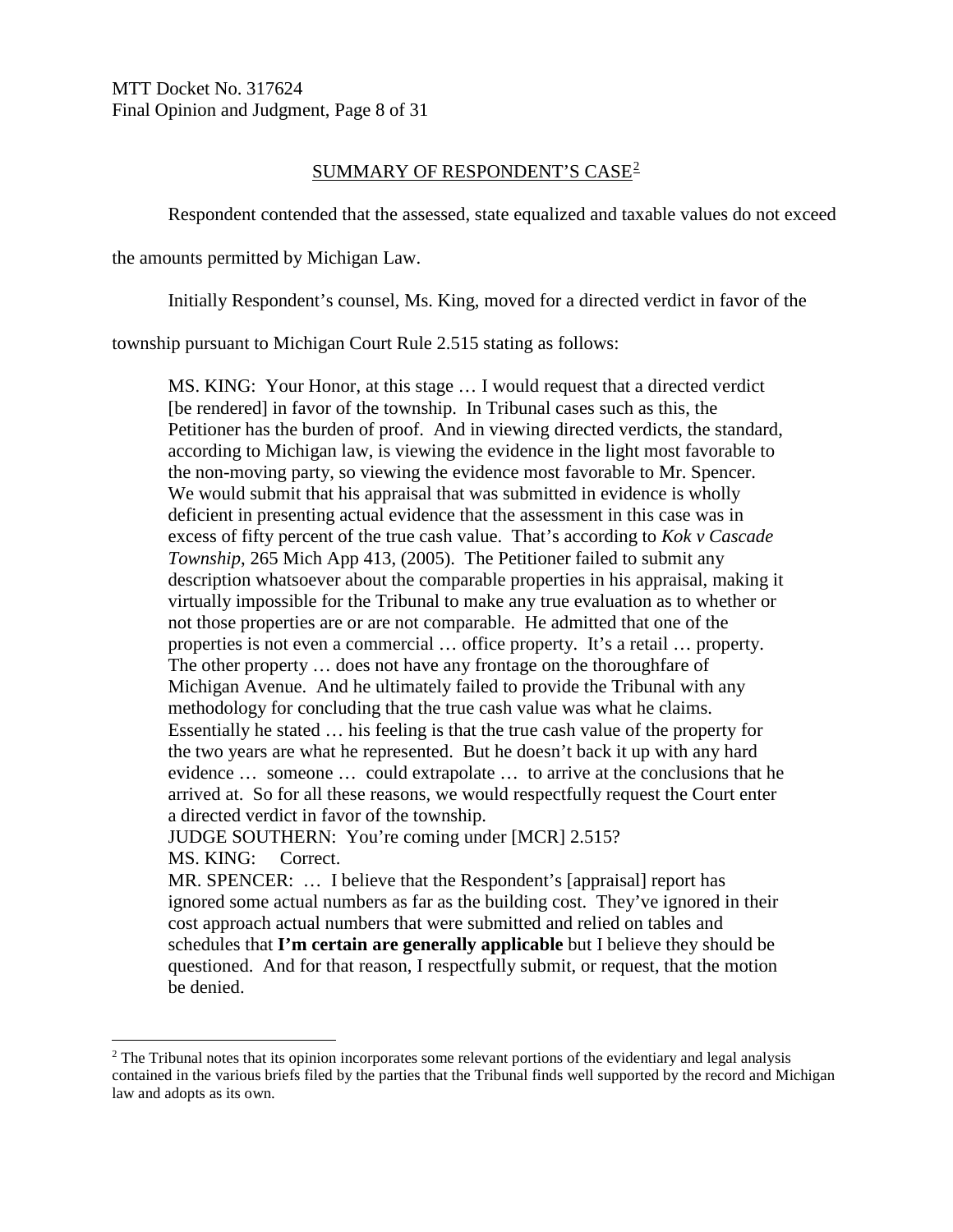JUDGE SOUTHERN: Motion for directed verdict is denied. The burden with respect to Petitioner is twofold. One, a burden of going forward with the evidence, which may shift from party to party, and a second, a burden of persuasion, which is always attached to Petitioner. **I believe Petitioner has minimally met the burden of going forward. That makes no statement with regard to the credibility of the Petitioner's Exhibit P1 that was admitted.** I'm going to listen to Respondent's valuation rendition and their valuation expert. (Emphasis supplied.) (T1, pp62-64)

Respondent then addressed the matters of uniformity and level of assessment,

claiming that neither party had raised either issue in pleading.

Next, Respondent argued that the assessed, state equalized and taxable values were not

erroneously determined nor did they exceed amounts permitted by Michigan Law.

In support of its contentions, Respondent offered the following exhibit which was

admitted at hearing:

| Exhibit | Description                                         | Offered Admitted |
|---------|-----------------------------------------------------|------------------|
|         |                                                     |                  |
| R1      | Valuation Disclosure (Dzierbicki) Yes Yes (T1, p70) |                  |

In further support of its value contentions, Respondent identified and took testimony from its single expert valuation witness.

### (1) Daniel J. Dzierbicki

Respondent called Mr. Dzierbicki, IFAS, RES, CMAE III, Michigan Certified General Real Estate Appraiser #1201000849 Chief Appraiser of Ypsilanti Township, to testify about information contained in Respondent's Valuation Disclosure. (R1 – also known as the Dzierbicki Appraisal), a professionally researched and produced, 116-page, Uniform Standards of Professional Appraisal Practice USPAP compliant, Complete Appraisal, with appropriate scope of work. It employed all relevant appraisal approaches with explanations as to the strengths, weaknesses and applicability of the analyses and methods applied and their relevance to the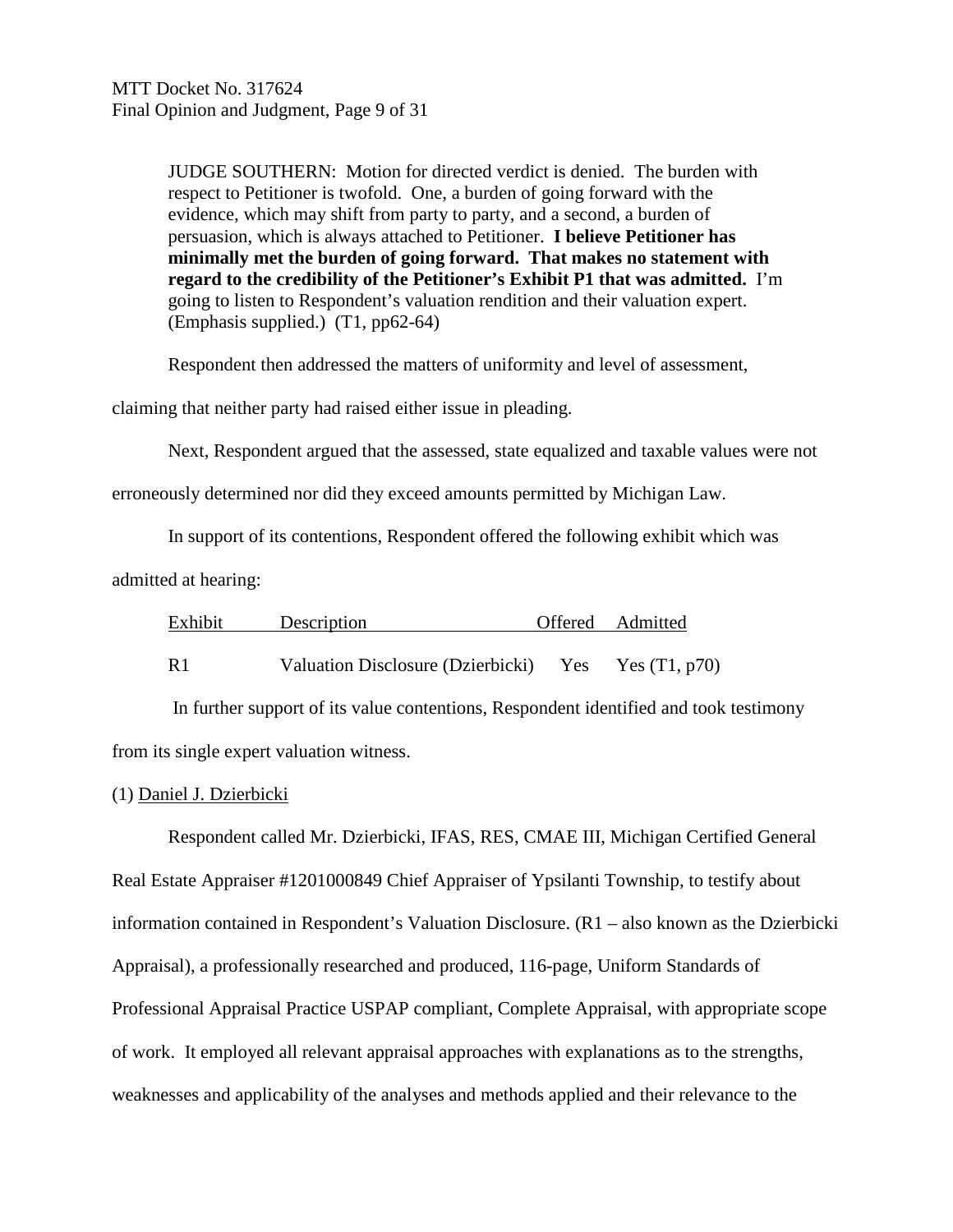## MTT Docket No. 317624 Final Opinion and Judgment, Page 10 of 31

property under appraisal. The report also contained the typical supporting sections for maps, comparable sales and rentals, pictures and diagrams. The document included value conclusions and the basis for those value conclusions for all property and tax years at issue.

Mr. Dzierbicki's 31 years as a real estate appraiser, licenses and certifications to perform real estate appraisal and assessment functions in Michigan, numerous designations from peer reviewed and tested appraisal organizations, various courts wherein he was qualified as a real estate appraisal expert, and considerable qualifications as a real estate appraisal expert were discussed in (R1, pp99-101) and on the record. (T1, pp65-69) He explained the various methods that he used to determine the value of the subject property including the income approach, cost approach, and sales comparison approach. Then he testified about how he reconciled the strengths and weaknesses of the value conclusions from the three approaches and available data in coming to a final conclusion of true cash value for each tax year at issue. He testified that the highest and best use for the subject property is to continue as a commercial office building and that all three approaches support one another for determining the value of the subject property. Respondent's Valuation Disclosure:

\* Income Capitalization Approach:Respondent's appraiser's income approach commenced with a market rental survey and an analysis of the lease provisions, to which was applied the appraiser's experience and understanding of appropriate appraisal methodology as it applies to the reconstruction of an owner's income operating statement.

### **REVISED INCOME OPERATING STATEMENT**

| [TY 2005] | [TY 2006] |
|-----------|-----------|
| 2004      | 2005      |

#### **INCOME**

…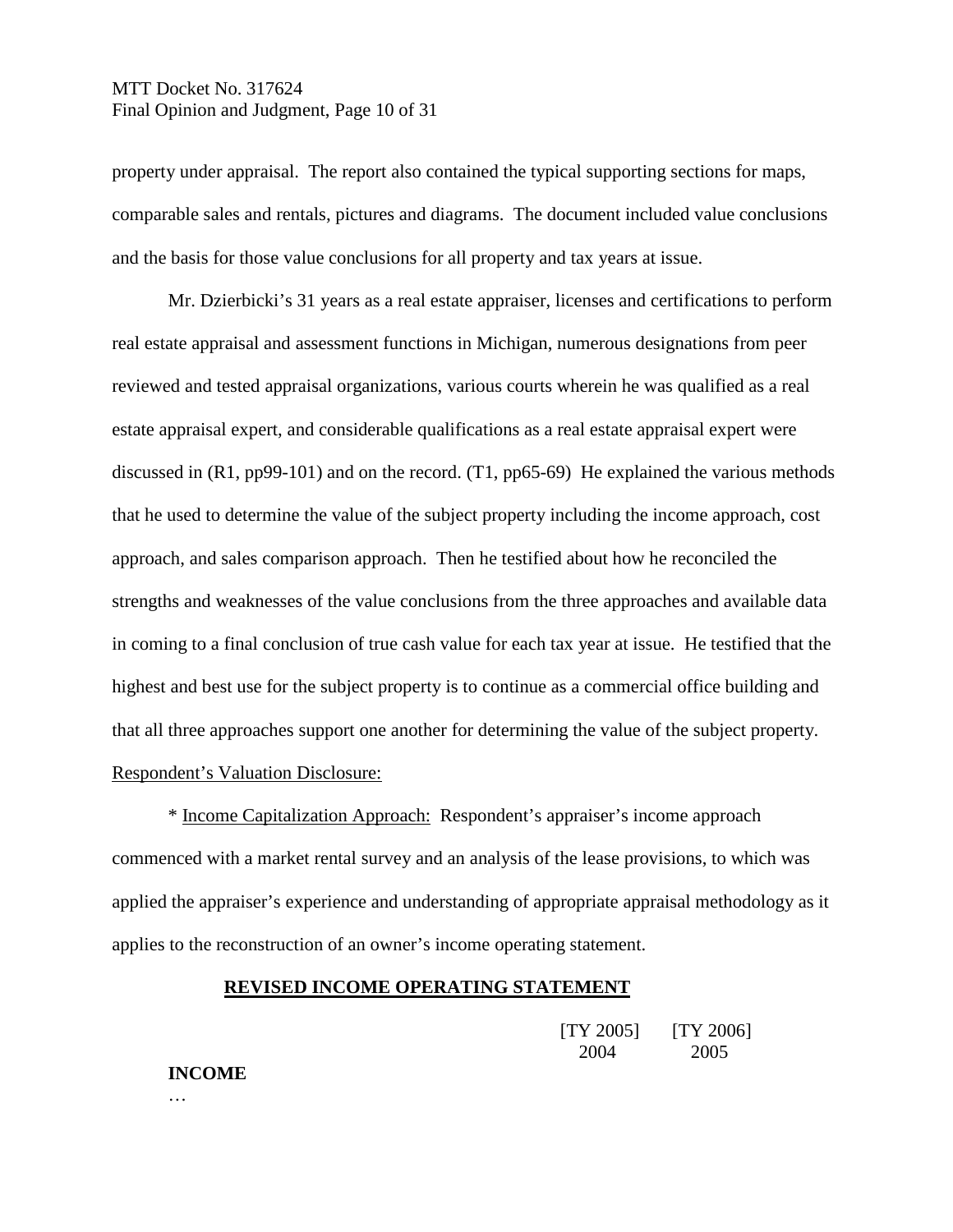MTT Docket No. 317624 Final Opinion and Judgment, Page 11 of 31

| <b>EFFECTIVE GROSS INCOME</b>                       | \$168,489 | \$193,940 |
|-----------------------------------------------------|-----------|-----------|
| <b>EXPENSES</b>                                     |           |           |
| .<br><b>TOTAL EXPENSES</b>                          | \$14,044  | \$15,826  |
| <b>NET INCOME</b><br>(Emphasis supplied.) (R1, p78) | \$154,445 | \$178,114 |

The above net income was capitalized using an overall rate [OAR] selected after having

researched several rates, as indicated below, from published and individually derived sources.

### **OVERALL RATE SELECTION**

| 2004 [TY 2005]                         |            |                     |       |
|----------------------------------------|------------|---------------------|-------|
| Robert G. Watts – Realtyrates.com      |            |                     |       |
| Debt Coverage Ratio Technique          | $8.57\%$ - |                     | 9.05% |
| Market Cap Rate                        | $9.24\%$ - |                     | 9.40% |
| Appraisal Institute – Korpacz Survey   | 8.40%      | $\omega_{\rm{max}}$ | 8.77% |
| Yield Capitalization – Mortgage Equity |            | 7.68%               |       |
| <b>Band of Investment</b>              |            | 8.37%               |       |
| <b>Most Appropriate Rate</b>           |            | $9.00\%$            |       |
|                                        |            |                     |       |
| 2005 [TY 2006]                         |            |                     |       |
| Robert G. Watts – Realtyrates.com      |            |                     |       |
| Debt Coverage Ratio Technique          | $9.02\%$ - |                     | 9.43% |
| Market Cap Rate                        | $9.37\%$ - |                     | 9.68% |
| Appraisal Institute – Korpacz Survey   | 7.35%      | $\Delta \sim 10^4$  | 8.36% |
| Yield Capitalization – Mortgage Equity |            | 7.18%               |       |
| <b>Band of Investment</b>              |            | 8.24%               |       |
| <b>Most Appropriate Rate</b>           |            | $9.00\%$            |       |

#### **VALUE BY THE INCOME CAPITALIZATION APPROACH**

12/31/04: [TY 2005] \$154,445 Net Income Estimate / .0900 = **\$1,716,000 (Rounded)** 12/31/05: [TY 2006] \$178,114 Net Income Estimate / .0900 = **\$1,979,000 (Rounded)** (Emphasis supplied.) (R1, p85)

\* Cost Approach: Witness Dzierbicki commenced with an analysis of recent land sales

comparable to the subject property. Sales corresponding to nineteen parcel identification

numbers were found, ranging in sales prices per square foot from \$6.06 to \$2.38. He was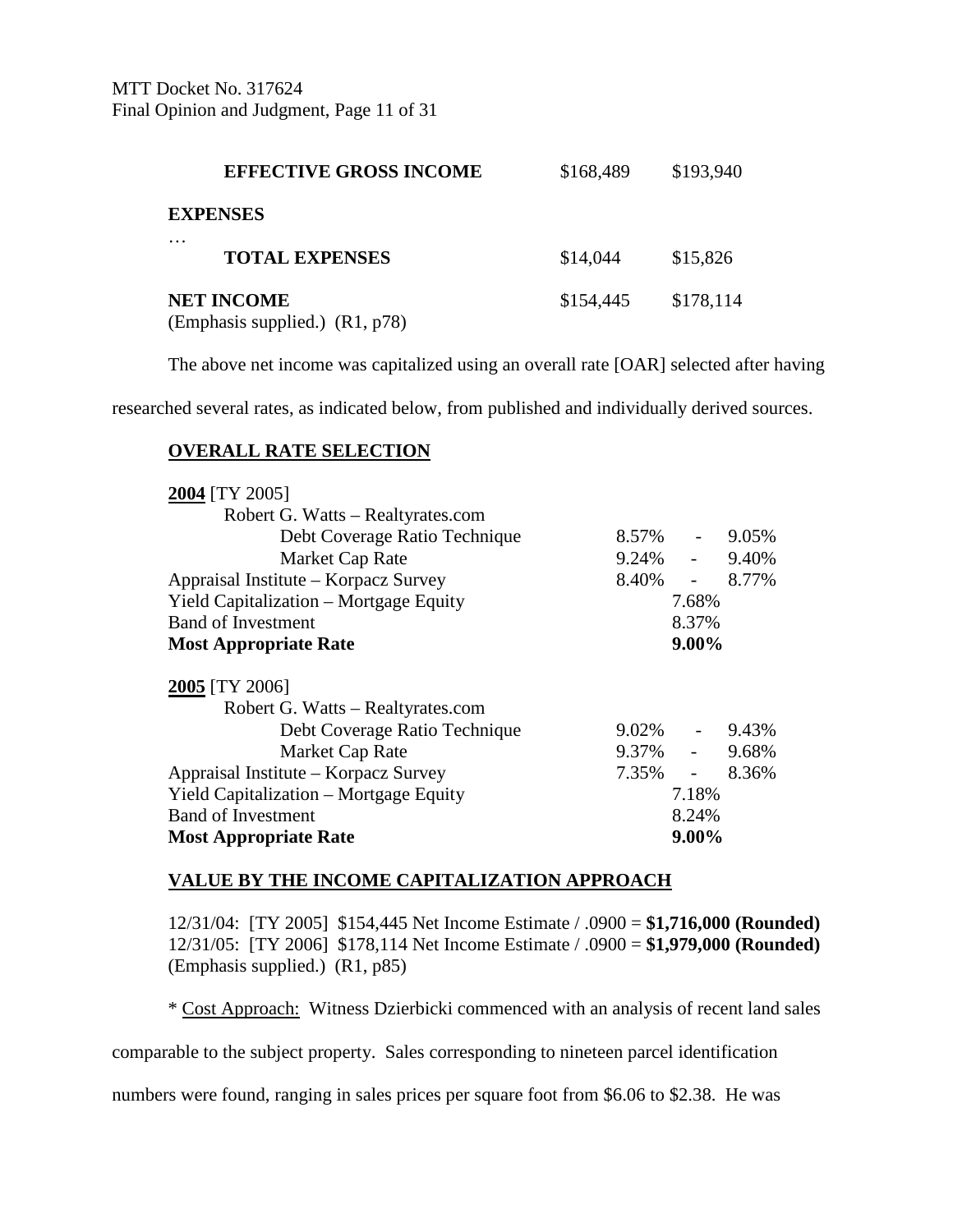MTT Docket No. 317624 Final Opinion and Judgment, Page 12 of 31

persuaded the per square foot amount which best reflected the value of subject land was \$5.99; which, when applied to the 78,876 square foot area of subject, yields a **value for land at \$472,000.** (R1, pp41-42)

Then he added an estimate of cost for the improvements to the land of \$23,817 [TY 2005] and \$25,522 [TY 2006] respectively.

Further, to this was added the replacement cost less accrued depreciation of the improvements using effective ages of two and three years respectively for the effective ages of subject during the tax years under appeal, based upon a useful life estimate of 65 years. These depreciated replacement costs, which were intended to include all items necessary to replace the structure as of the date of appraisal, were estimated using the Michigan State Tax Commission Cost Manual. The subject property was considered to have been improved with a Class "D" Commercial Office Building.

#### **COST APPROACH SUMMATION**

|                                              | $[TY 2005]$ | [TY 2006]   |
|----------------------------------------------|-------------|-------------|
| <b>Estimated Building Value:</b>             | \$1,214,124 | \$1,334,271 |
| Land Improvement Value:                      | \$23,817    | \$25,522    |
| Land Value:                                  | \$472,000   | \$472,000   |
| <b>Indicated Value by the Cost Approach:</b> | \$1,709,941 | \$1,831,793 |
| <b>Rounded To:</b>                           | \$1,710,000 | \$1,832,000 |
| Square Foot Area:                            | 15,411      | 15,411      |
| Value Per Square Foot:                       | \$110.96    | \$118.88    |
| (Emphasis supplied.) (R1, pp43-44)           |             |             |

\* Sales Comparison (Market) Approach: Mr. Dzerbicki researched recent sales available to him that he considered comparable to the subject property and analyzed them, as shown in pertinent part in the following grids, to obtain an indication of value through the sales comparison approach.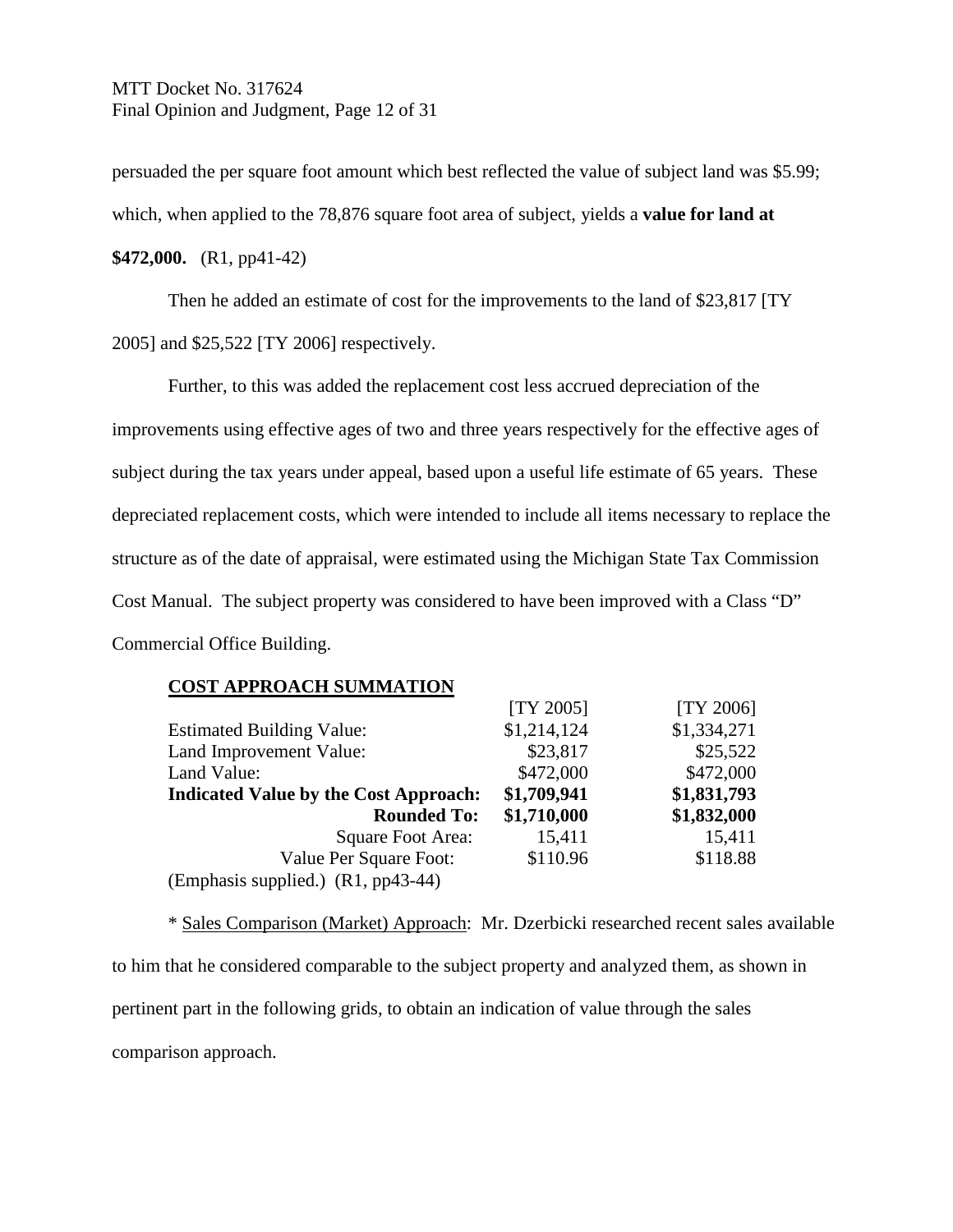MTT Docket No. 317624 Final Opinion and Judgment, Page 13 of 31

### **SALES ADJUSTMENT GRID [TY 2005]**

| 12/31/2004 Comp 1 Comp 2 Comp 3 Comp 4 |                                     |       |          |
|----------------------------------------|-------------------------------------|-------|----------|
| Adj SP/SqFt \$151.30 \$104.83 \$92.67  |                                     |       | \$102.08 |
| Net Adj<br><b>Value Per</b>            | $-30.0\%$ 10.0%                     | 15.0% | $10.0\%$ |
| SqFt<br>(R1, p65)                      | \$105.91 \$115.31 \$106.57 \$112.29 |       |          |

From the above analysis the appraiser indicated he found the mid-range of \$111.00 to be

the best estimate within the range. Thus, the **Market Approach Value for [TY 2005]** is

\$111.00 X 15,411 Sq. Ft. = \$1,710,622 say **\$1,711,000.**

### **SALES ADJUSTMENT GRID [TY 2006]**

| $12/31/2005$ Comp 1 Comp 2 Comp 3 Comp 4 Comp 5 Comp 6  |           |                                     |          |                 |          |          |
|---------------------------------------------------------|-----------|-------------------------------------|----------|-----------------|----------|----------|
| Adj SP/SqFt \$155.62 \$107.74 \$111.85 \$96.20 \$145.16 |           |                                     |          |                 |          | \$105.08 |
| $\cdots$<br>Net Adj<br><b>Value Per</b>                 | $-25.0\%$ | $20.0\%$                            | $10.0\%$ | $20.0\%$ -20.0% |          | $15.0\%$ |
| SqFt<br>(R1, p66)                                       |           | \$116.72 \$129.29 \$123.03 \$115.44 |          |                 | \$116.13 | \$120.85 |

From the above analysis the appraiser indicated he found the mid-range of \$123.00 to be

the best estimate within the range. Thus the **Market Approach Value for [TY 2006]** is:

\$123.00 X 15,411 Sq. Ft. = \$1,895,533 say **\$1,896,000.**

\* Reconciliation of Final Values: Appraiser Dzierbicki selected his final values to most closely approximate those in the Sales Comparison Approach, which also happens to be very close to the arithmetic mean of all three approaches for each tax year.

| <b>COST APPROACH:</b>                 | \$1,710,000 | \$1,832,000 |
|---------------------------------------|-------------|-------------|
| <b>SALES COMPARISON APPROACH:</b>     | \$1,711,000 | \$1,896,000 |
| <b>INCOME CAPITALIZATION APPROACH</b> | \$1,716,000 | \$1,979,000 |
| (R1, p86)                             |             |             |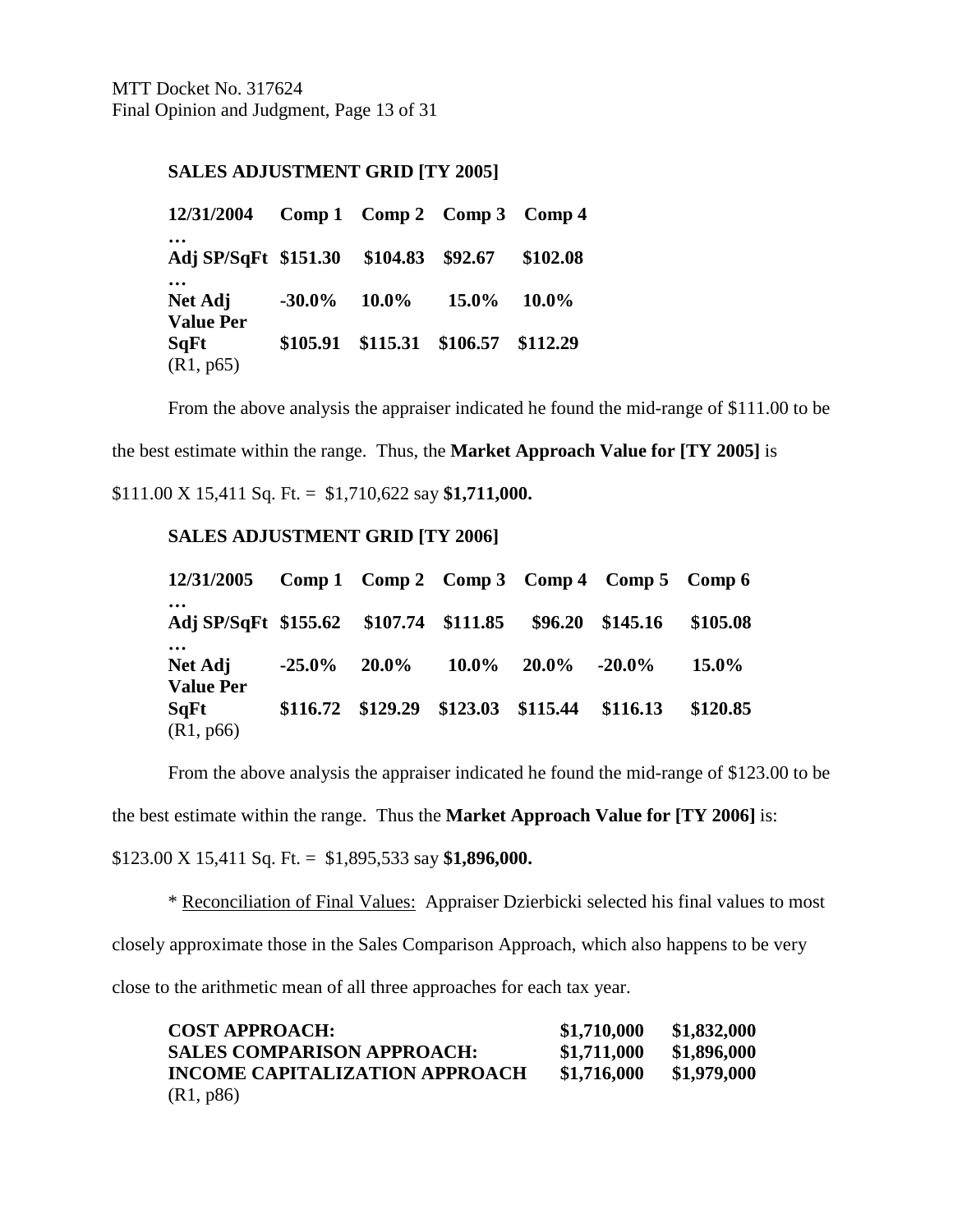In his report he explains his application of the process of reconciliation to the values he

obtained from the three approaches in the following way:

The value indicated by the Sales Comparison Approach is [most] worthy of consideration as an indicator of value for the subject property.

After careful review of the three approaches and consideration of the facts and data … that influence … value [renders his] opinion of market value for subject property [as follows]:

**December 31, 2004 [TY 2005] \$1,713,000 December 31, 2005 [TY 2006] \$1,900,000** (R1, p87)

### FINDINGS OF FACTS

The subject property is a one-story, commercial office development, with no basement that was built in 2004-2005. It is located in Ypsilanti Township, Michigan.

Petitioner has the burden of proving the value of the subject property and the burden of going forward. The Tribunal finds that Petitioner did not meet its burden of persuasion because there was no credible or reliable evidentiary support for its true cash value contentions.

Respondent's expert witness had 31 years of experience in real estate appraisal in Michigan. He prepared his appraisal (R1) in accordance with the Uniform Standards of Professional Appraisal Practice USPAP as promulgated and in place at the time of the preparation of the report. The Tribunal finds for Respondent and its TCVs, SEVs, and TVs, as stated *supra* in the *Final Values* section of this Final Opinion and Judgment.

The Tribunal also finds that the highest and best use of the subject property is as a commercial office development.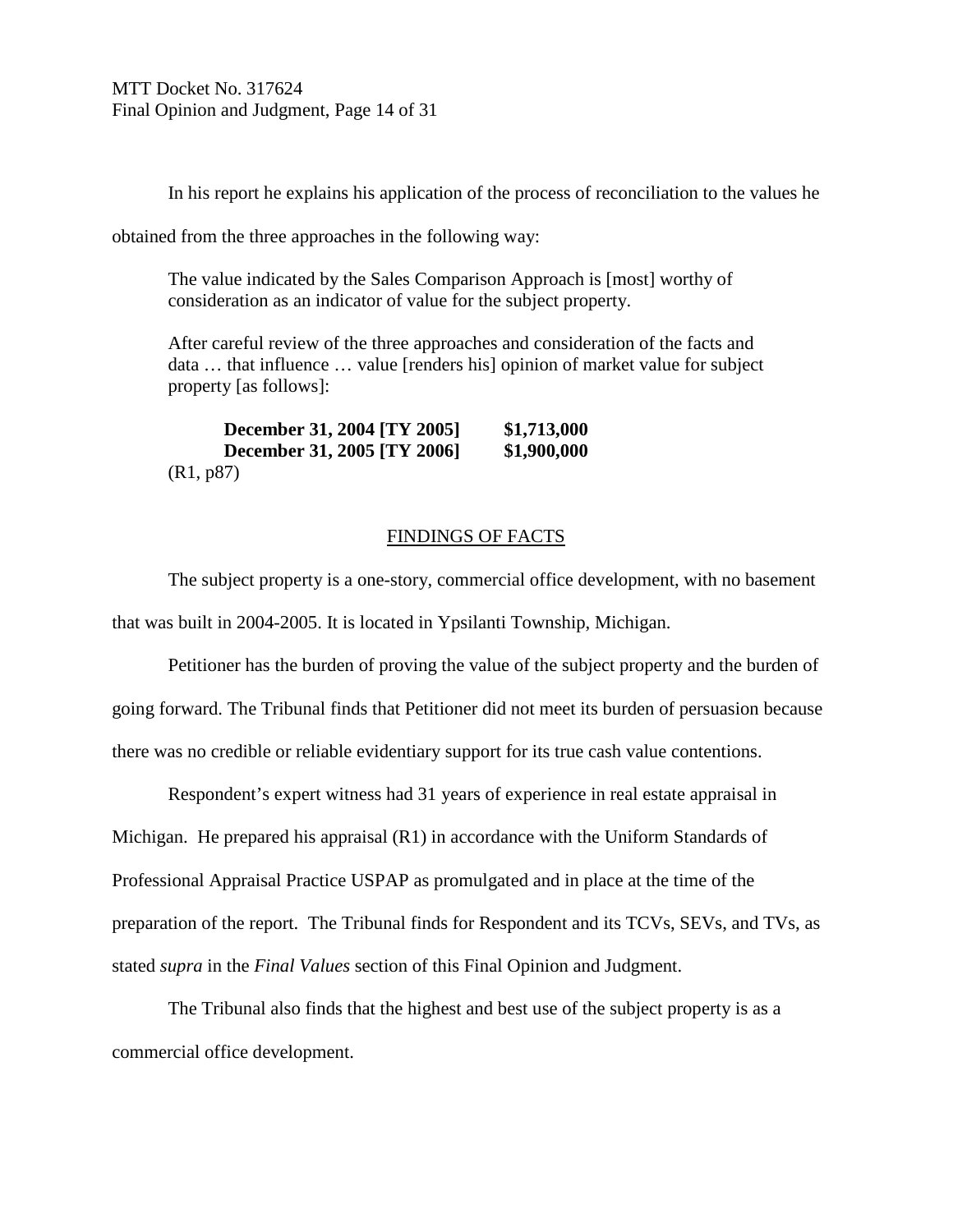MTT Docket No. 317624 Final Opinion and Judgment, Page 15 of 31

The Tribunal also finds the following concerning the "measurement" issue: Mr. Spencer

disputed the measurements of the subject's building at trial indicating that a proper measurement

ought to have been 15,372 square feet rather than the 15,411 square feet that Respondent

contended.

…

MR. SPENCER: Good afternoon. One of the first things that I question is the square footage of my building. Based upon your sketch area table in your addendum, you list it as fifteen thousand four hundred and eleven. … the building basically is two hundred fifty by sixty feet, which adds up to fifteen thousand. It has a lot of jut-outs and jut-ins. As I added that square footage up based upon these dimensions, I arrived at fifteen thousand three hundred and seventy-two feet **[15,372 square feet].**

JUDGE SOUTHERN: So the disparity – the delta is what? MR. SPENCER: Thirty-nine **[39 square] feet**. (Emphasis supplied.) (T1, pp115-116)

Respondent's appraiser indicated in performing his appraisal he utilized the APEX

software, which is a widely used commercially available sketch program that assists in drawing

building sketches and calculating the interior area.

MS. KING: And you represented the square footage as being fifteen thousand four hundred and eleven  $[15,411]$  square feet $]-$ MR. DZIERBICKI: Correct

…

MS. KING: Can you tell us what is generally the Apex drawing program? MR. DZIERBICKI: It's commercial software that is available to appraisers, engineers, surveyors. It has all the math equations from algebra to trigonometry and basically it's a computer-assisted drafting component as to where you put in the dimensions of whatever you're drawing, and **it automatically calculates the square foot area once the drawing is closed.**

MS KING: According to the questioning yesterday, it was purported that there was a difference of thirty-nine square feet in the square footage of this property. Assuming for the sake of this question, okay, that is, in fact, the case, a difference of thirty-nine feet, would that make any significant difference, in your opinion, as to the value of this particular property?

MR. DZIERBICKI: **I don't believe so**. (Emphasis supplied.) (T2, pp54-55)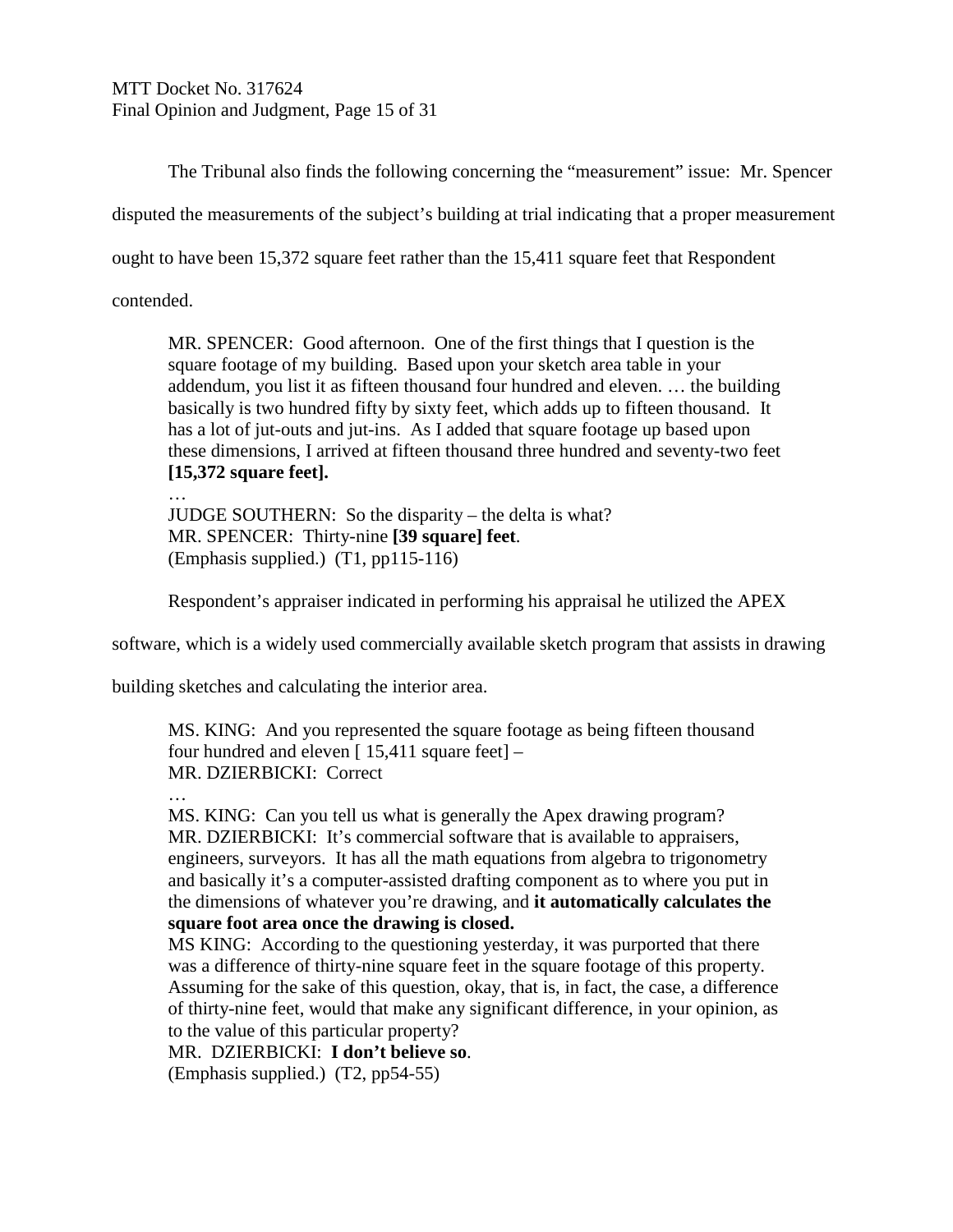MTT Docket No. 317624 Final Opinion and Judgment, Page 16 of 31

The Apex software is sufficiently reliable to be the best indicator, in the absence of any error of application, for the calculation of square footage of subject. Further, the Tribunal observes from the parties' Stipulation of Facts:

In 2003-2004, the property was improved with the construction of a single story brick and wood framed office building. The building contains a gross area of **15,411 square feet.** There is no basement or lower level. (Emphasis supplied.) (STIPULATION OF FACTS, dated March 29, 2007, p2)

The Tribunal finds the following with respect to the issue of "disproportionate taxation." When Petitioner contended the subject property was being disproportionately taxed he offered comparisons of TV to Sales Price, when he ought to have offered comparisons of AV or SEV to Sales Price. Petitioner was simply mistaken as to the computation and meaning of taxable valuation (TV), and consequently misused the term in his argument.

### **Comparable Ypsilanti Sold Properties**

| <b>Address</b>                  | Sq. ft | <b>Taxable Value</b> | <b>Selling</b> | $$/Sq$ . Ft. | <b>Notes</b>       |
|---------------------------------|--------|----------------------|----------------|--------------|--------------------|
|                                 |        | Per Sq. Ft.          | <b>Price</b>   |              |                    |
| Subject                         | 15000  | \$39.19              | \$1,632,400    | \$108.82     | Sale price est. by |
| Property                        |        |                      |                |              | 2XSEV              |
| 500 Hewitt                      | 9520   | \$26.40              | \$900,000      | \$94.53      | actual sale        |
| 750 Towner                      | 8540   | \$31.78              | \$535,000      | \$62.64      | actual sale        |
| 1189 E. Mich.                   | 4513   | \$17.30              | \$230,000      | \$50.96      | actual sale        |
| (Emphasis supplied.) $(P1, p3)$ |        |                      |                |              |                    |

With regard to the above, Petitioner argued that this "[a]nalysis of comparable office building sales in 2005 … [results in] a high taxable value of \$31.78 per sq. ft. [while] our property is valued at \$39.19 per sq. ft.. Further, "[a]n analysis of [the above] selling prices shows a high of \$94.53 which is 15% lower than our property." (P1, p3)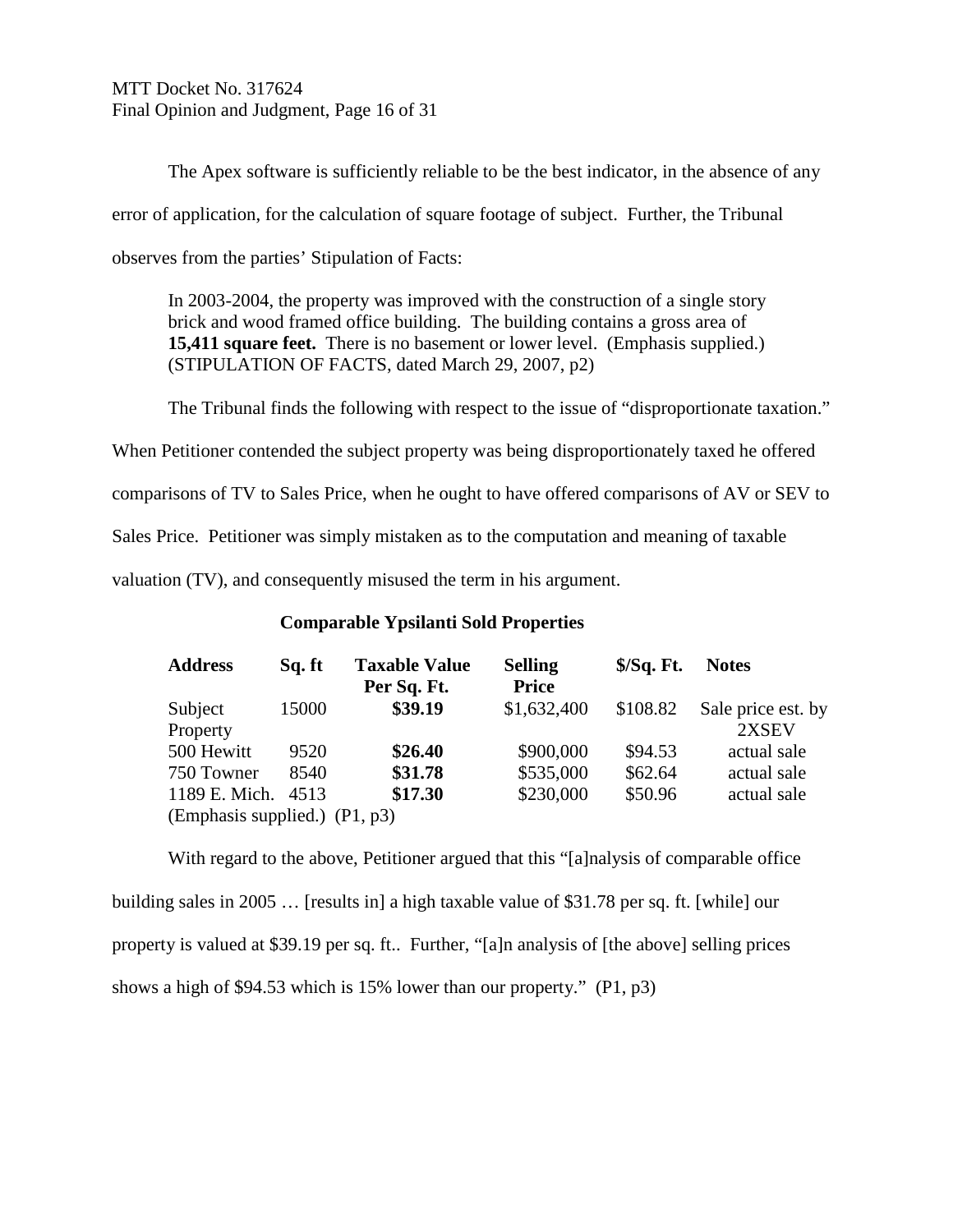MTT Docket No. 317624 Final Opinion and Judgment, Page 17 of 31

Counsel for Respondent put a series of questions to Mr. Spencer relative to taxable value

in an apparent effort to discern whether he understood the mathematical relationship of that term

to assessed value, state equalized value and true cash value.

MS. KING: Now, do you believe that taxable value represents assessed value? MR. SPENCER: I thought that the taxable value was – well, here, by assessed you mean SEV, state equalized – MS. KING: No, I mean assessed value. I mean – MR. SPENCER: Assessed value meaning what it would sell for on the open market? MS. KING: The term "assessed value". MR. SPENCER: You would have to define it. MS. KING: You don't know what the term "assessed value" means in terms of property taxes? If you're not familiar, that's fair. MR. SPENCER: I'm familiar with SEV, state equalized value, taxable value. Assessed value? MS. King: Well, let me ask you, **do you believe there's a correlation between the SEV of a property and the taxable value** of a property? MR. SPENCER: **They're about equal.** MS. KING: … If I were to own property for ten years would the SEV of the property – my property and the taxable value correlate, in your opinion? MR. SPENCER: Yes. (Emphasis Supplied.) (T1, pp58-59)

It appears that Petitioner was attempting to perform a type of analysis known as a "sales

ratio" study [assessed value / sales price]. Such a study is sometimes useful in property tax jurisdictions to examine for disproportionality of assessments. However, it appears he did not understand that taxable value may not be used as a proxy for assessed value in this type of analysis. In Michigan, taxable value does not vary consistently in relation to sales price in the same way that assessed value does; thus, taxable value is an improper variable with which to measure uniformity of assessments. Taxable value is the mechanism by which the "capping" feature of Michigan's property tax is employed. Petitioner's analysis with regard to his three sales is flawed, at least to the extent that the numerator taxable value TV, of the TV/Sales Price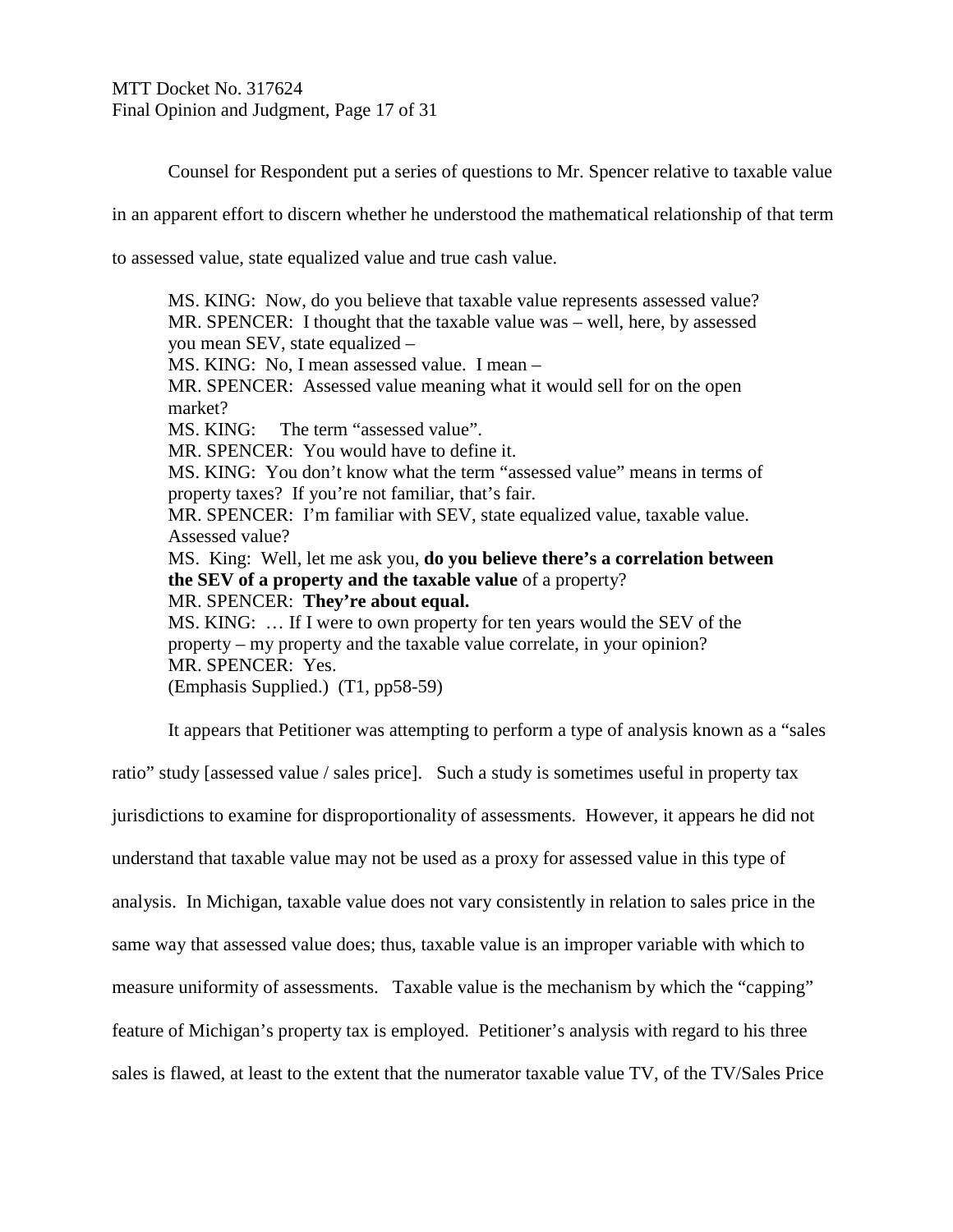ratio calculation. It is defined and calculated as described in (Subsection 27a) below; rather than

as Petitioner uses it.

### **MCL 211.27a Sec. 27a.**

(1) Except as otherwise provided in this section, property shall be assessed at 50% of its true cash value under section 3 of article IX of the state constitution of 1963.

(2) Except as otherwise provided in subsection (3), for taxes levied in 1995 and for each year after 1995, the **taxable value of each parcel of property is the lesser of the following**:

(a) The property's taxable value in the immediately preceding year minus any losses, **multiplied by the lesser of 1.05 or the inflation rate**, plus all additions. For taxes levied in 1995, the property's taxable value in the immediately preceding year is the property's state equalized valuation in 1994.

(b) The property's **current state equalized valuation**.

(3) Upon a transfer of ownership of property after 1994, the property's **taxable value for the calendar year following the year of the transfer is the property's state equalized valuation** for the calendar year following the transfer. (Emphasis supplied.)

(MCL 211.27a – Property tax assessment; determining taxable value; …)

The Tribunal finds, with respect to the proper application of the cost approach to

valuation: That Petitioner was incorrect when he asserted that Respondent's appraiser

improperly employed the cost approach to value because he did not accept, as rendered,

Petitioner's supplied schedule of "actual" cost information *supra* as determinative of true cash

value. Petitioner thought that Respondent hadn't considered Petitioner's actual cost, when he

actually considered them but realized that in many respects they were incomplete, or improperly

rendered. Further, Respondent's appraiser indicates that he performed a standard cost approach

to value: using land sales, and adding to that replacement cost new less depreciation from the

Michigan State Tax Commission (STC) Appraisal Manual. The use of the STC, or a similar cost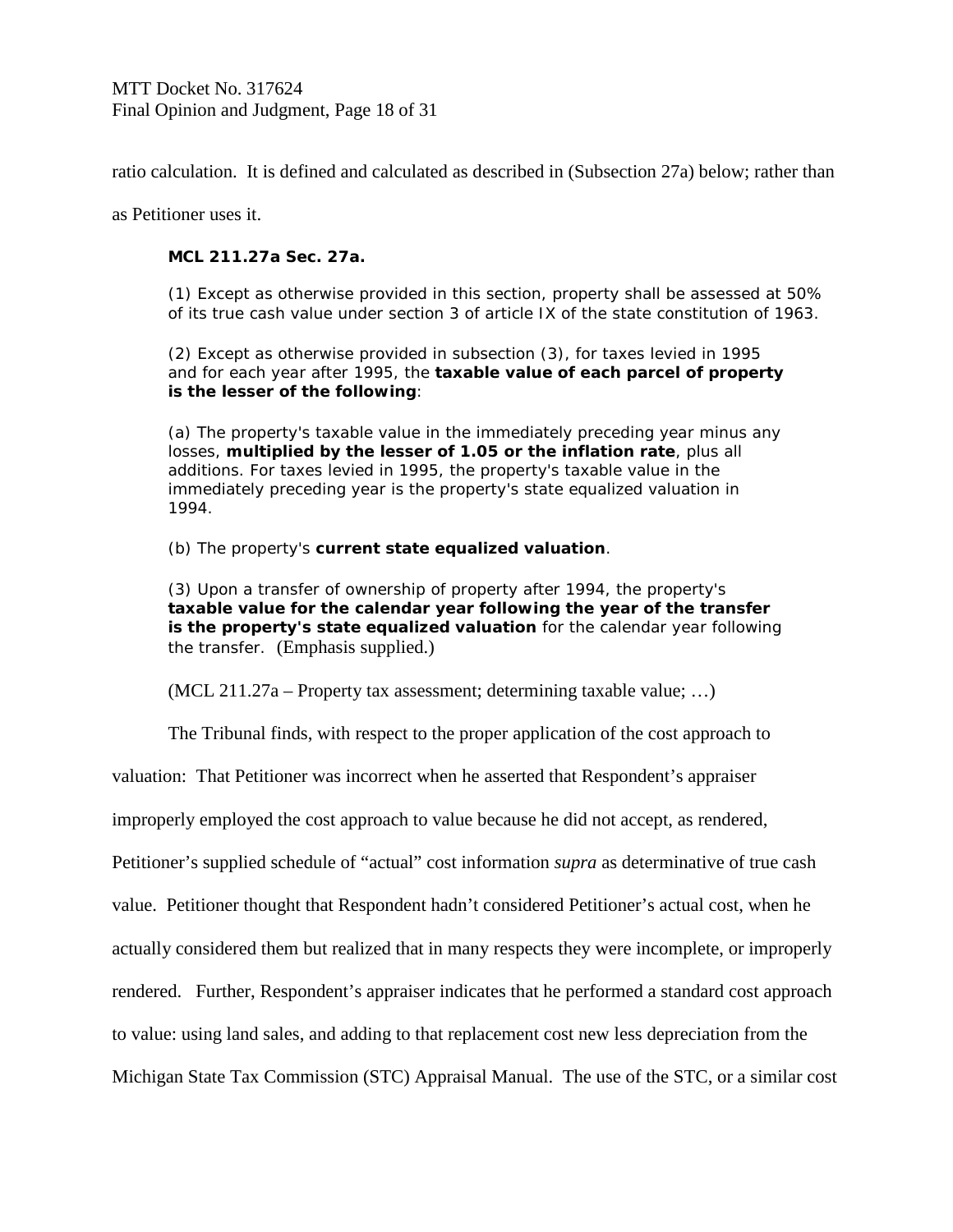MTT Docket No. 317624 Final Opinion and Judgment, Page 19 of 31

manual, as a guideline, tends to result in a uniform and comprehensive estimate which has as its

purpose to consider all costs necessary to place the building in service for its highest and best

use.

The Tribunal agrees Respondent was correct in not accepting Petitioner's rendition of costs because it was incomplete. Petitioner's valuation disclosure did not, for example, contain a

category or an amount for indirect costs, sometimes called "soft costs."

MR. SPENCER: I…missed one category of construction, which would add to the cost of the project …a hundred and three thousand dollars **[\$103,000],** which we refer to as soft costs meaning **architectural fees, engineering fees, permit fees, and profit**. JUDGE SOUTHERN: By profit you mean specifically **entrepreneurial profit**? MR. SPENCER: Yes. (Emphasis supplied.) (T1, pp36-37)

While Petitioner partially corrected his error by adding an additional \$103,000 to his cost

estimate to recognize several indirect or "soft cost" elements (architectural fees, engineering

fees, permit fees, and [entrepreneurial] profit) hi-lighted below, his correction failed to recognize

a number of other missing elements of cost. There are some 18 elements to be recognized [10]

Direct and [8] Indirect. Most of these costs will be operative in a typical commercial office

development project, for example, the one in dispute in the instant matter.

## **Table 14.1 Direct Costs and Indirect Costs**

## **Direct [hard]Costs**

- Building **permits**
- Materials, products, and equipment
- Labor used in construction
- Equipment used in construction
- Security during construction
- Contractor's shack and temporary fencing
- Material storage facilities
- Power line installation and utility costs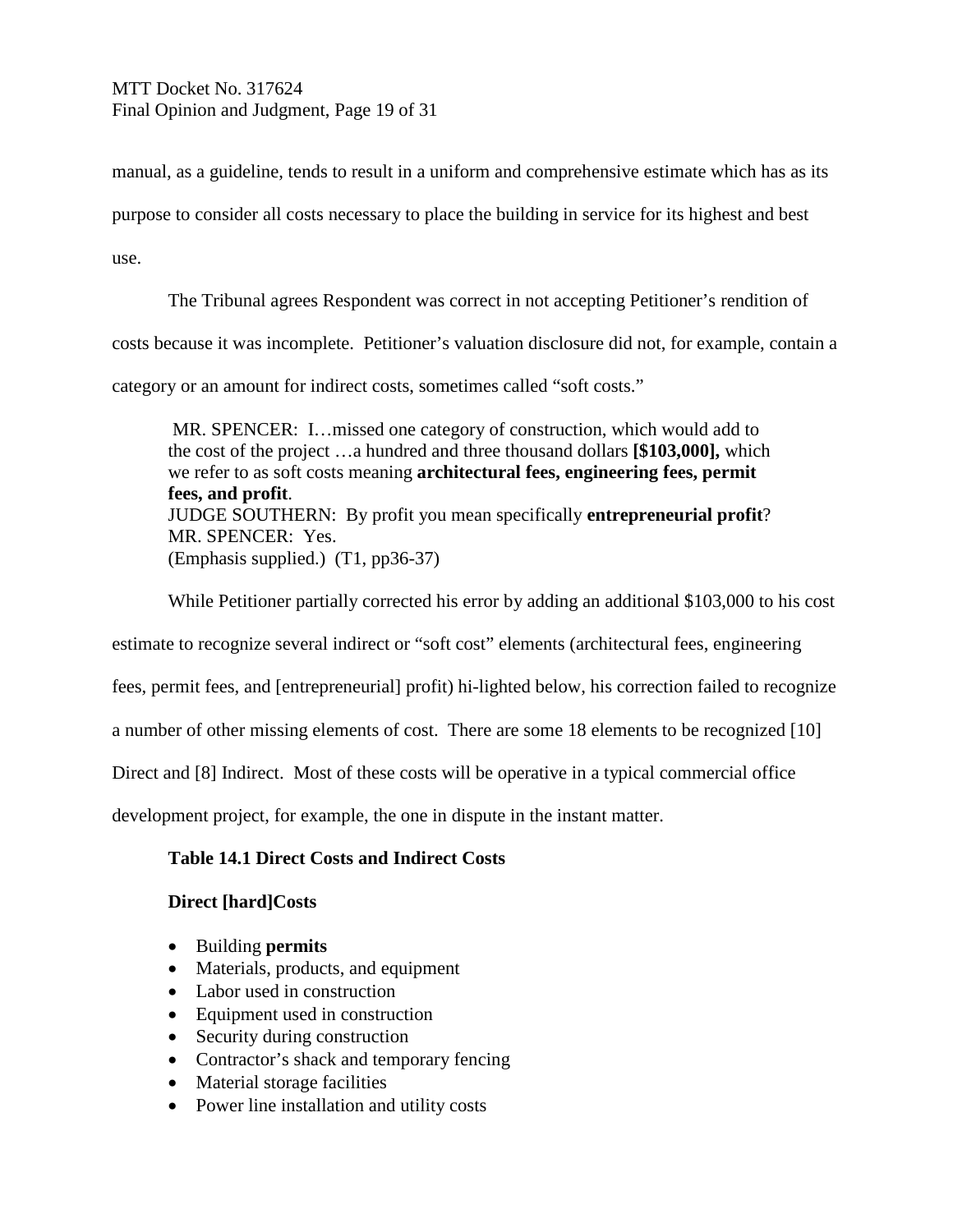- Contractor's profit and overhead, including job supervision; coordination and management (when appropriate); worker's compensation; and fire, liability, and unemployment insurance
- Performance bonds

## **Indirect [soft] Costs**

- **Architectural** and **engineering** fees for plans, plan checks, surveys to establish building lines and grades, and environmental studies
- Appraisal, consulting, accounting, and legal fees
- The cost of carrying the investment in land and contract payments during construction (if the property is financed, the points, fees or service charges, and interest on construction loans are indirect costs)
- All-risk insurance expense and ad valorem taxes during construction
- The cost of carrying the investment in the property after construction is complete but before stabilization is achieved
- Supplemental capital investment in tenant improvements and leasing commissions
- Marketing costs, sales commissions, and any applicable holding costs to achieve stabilized occupancy in a normal market
- Administrative expenses of the developer

# **Entrepreneurial Profit**

• A market derived figure that represents the amount an entrepreneur receives for his or her contribution to a project and risk; the difference between the total cost of property (cost of development) and its market value (property value after completion), which represents the **entrepreneur's compensation** for the risk and expertise associated with development.

(Emphasis supplied.) *The Appraisal of Real Estate* (Chicago: 12<sup>th</sup> ed, Appraisal Institute, 2001), pp359-360

The Tribunal cannot locate many of the above described typical cost elements, which it

would reasonably expect to find in Petitioner's cost rendition were it to have been properly done.

For example, conspicuously absent are "interest during construction," "subcontractor's overhead

and profit," and "leasing commissions."

MR. SPENCER: Yes, your Honor. I'm a mechanical engineer by education. I have worked in the building and development field for fourteen years. I have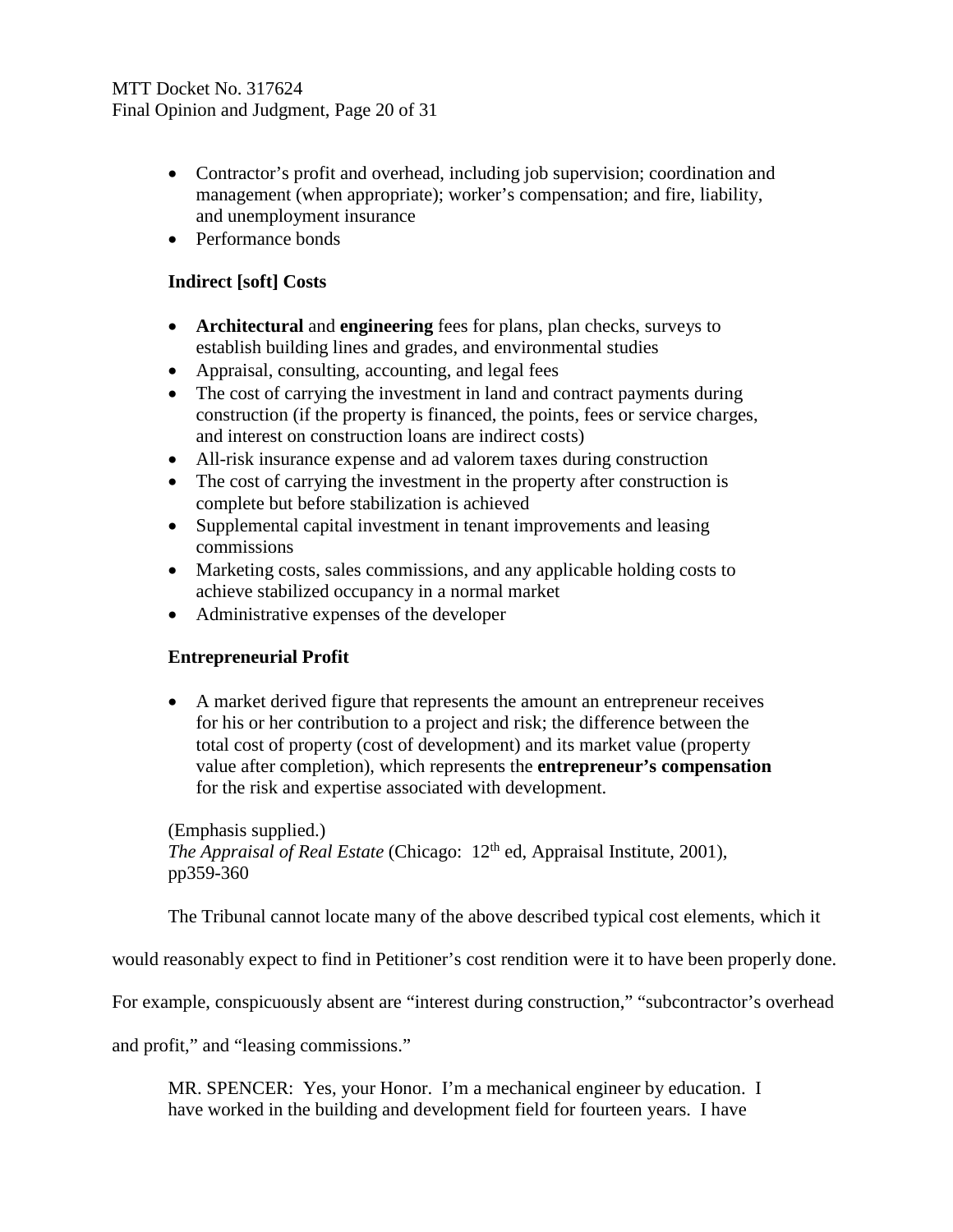bought property, sold property, developed office buildings, retail centers. The specific property we're talking about today **I bought the land, I obtained all the permits and approvals from the various agencies. I hired contractors, supervised the contractors, and signed leases for the tenants – or with tenants.** And have been involved from day one until now as the owner of the building.

(Emphasis supplied.) (T1, pp14-15)

Indeed, if those costs are mentioned at all, they appear to have been performed by the

Petitioner himself and omitted from the breakdown. Of course, an entity having an office

building constructed in order to obtain the resulting income stream would have had to incur

associated cost in those areas, costs which Petitioner has failed to include in his estimate.

The Tribunal can only conclude that Respondent's Cost Approach is the most reliable

cost approach in evidence in the instant matter.

Further, it is not clear to the Tribunal that Petitioner understood the distinction between

the estates of Fee Simple Absolute and Leased Fee.

## **PROPERTY RIGHTS APPRAISED**

It is to be recognized that the rights of ownership in real estate are many. The most common found in the market are as follows:

### **Fee Simple Estate**

**Absolute ownership unencumbered** by any interests or estate, subject only to the limitations imposed by the governmental powers of taxation, eminent domain, police power, and escheat.

…

## **Leased Fee Estate**

A leased fee estate is an ownership **interest held by a landlord** with specific rights that include the right of use and occupancy conveyed by lease to others; the rights of lessor (the leased fee owner) and lessee (leaseholder) are specified by contract terms contained within the lease.

…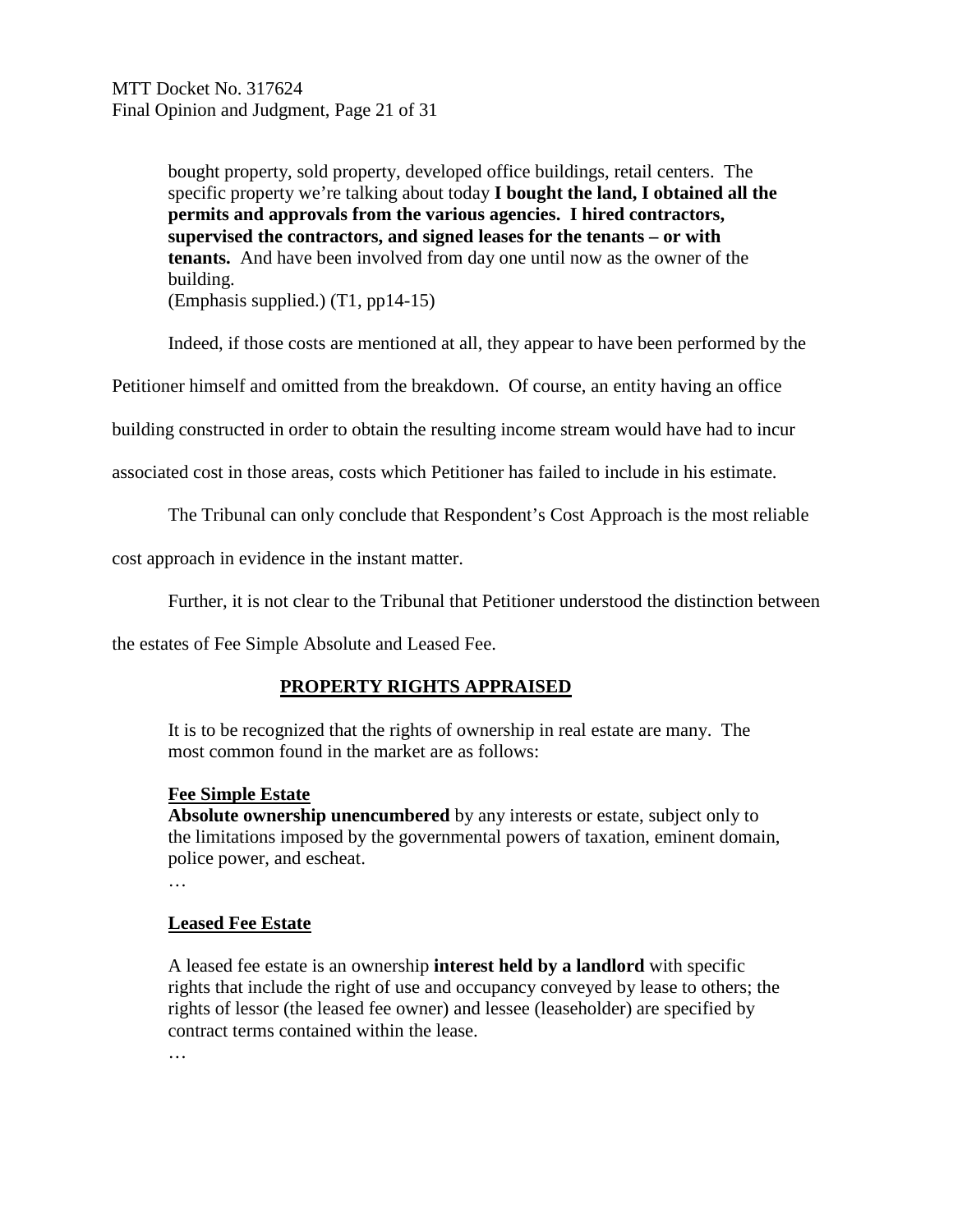For this appraisal, by virtue of the type of assignment for which the appraiser is engaged, that the **property rights to be appraised are Fee Simple Estate**. (Emphasis supplied.) (R1, p10)

It seemed at times that Petitioner was advancing the argument that, because of his

position as a developer landlord, the proper subject of his burden of proof was value to the *leased* 

*fee estate* rather than to the *fee simple estate*. "There has been no addition to the building or

property since 2004. All improvements to the property were completed in 2004 with the

exception of tenant build outs." (P1, p1)

In contrast, Respondent was correct when he established in his appraisal the appropriate

appraisal assignment was for a *fee simple estate* in subject property.

[Ms. King]: Sir, what interest did you appraise in regards to Grand Teton Properties? [MR. DZIERBICKI]: Interest appraised was fee simple. [MS. KING]: And why fee simple interest? [MR. DZIERBICKI]: Because it's absolute to the owner. (T1, p70)

With regard to Petitioner's true cash value estimates, Mr. Spencer testified about his understanding of various general aspects of office building valuation; however, his testimony did not provide professionally reliable or credible valuation testimony with regard to consideration of and application of relevant factual material appropriately obtained and correctly employed in Petitioner's appraisal. Standard approaches such as the cost-less-depreciation approach, the income approach, and the sales comparison approach, applied in accordance with conventional appraisal methodology to reliable data, could not be found in Petitioner's valuation disclosure.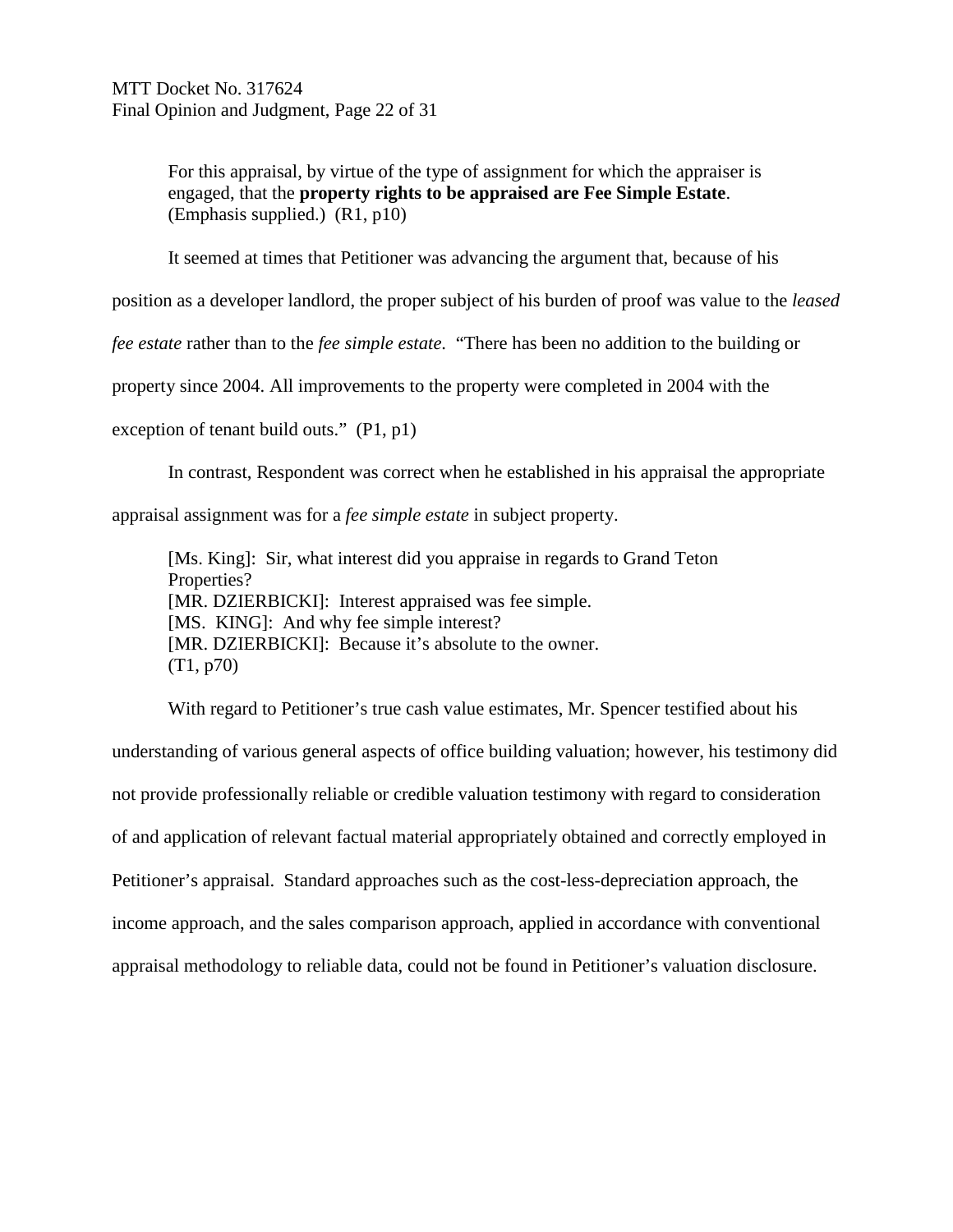MTT Docket No. 317624 Final Opinion and Judgment, Page 23 of 31

### CONCLUSIONS OF LAW

#### STANDARD OF REVIEW

The assessment of real and personal property in Michigan is governed by the

constitutional standard that such property shall not be assessed in excess of 50% of its true cash

value.

The legislature shall provide for the uniform general ad valorem taxation of real and tangible personal property not exempt by law. The legislature shall provide for the determination of true cash value of such property; the proportion of true cash value at which such property shall be uniformly assessed, which shall not…exceed 50%.... Const 1963, art 9, sec 3.

The Michigan Legislature has defined "true cash value" to mean:

… the usual selling price at the place where the property to which the term is applied is at the time of assessment, being the price that could be obtained for the property at private sale, and not at auction sale except as otherwise provided in this section, or at forced sale. MCL  $211.27(1)$ ; MSA  $7.27(1)$ .

The Michigan Supreme Court has determined that "true cash value" is synonymous with "fair

market value." See *CAF Investment Co v State Tax Commission*, 392 Mich 442, 450; 221 NW2d

588 (1974).

Under MCL 205.737(1);MSA 7.650(37)(1), the Tribunal must find a property's true cash

value in determining a lawful property assessment. *Alhi Development Co v Orion Twp*, 110 Mich

App 764, 767; 314 NW 2d 479 (1981). The Tribunal is not bound to accept either of the parties'

theories of valuation. *Teledyne Continental Motors v Muskegon Twp*, 145 Mich App 749, 754;

377 NW2d 908 (1985). The Tribunal may accept one theory and reject the other, it may reject

both theories, or it may utilize a combination of both in arriving at its determination.

*Meadowlanes Limited Dividend Housing Association v City of Holland*, 437 Mich 473, 485-486;

473 NW2d 636 (1991).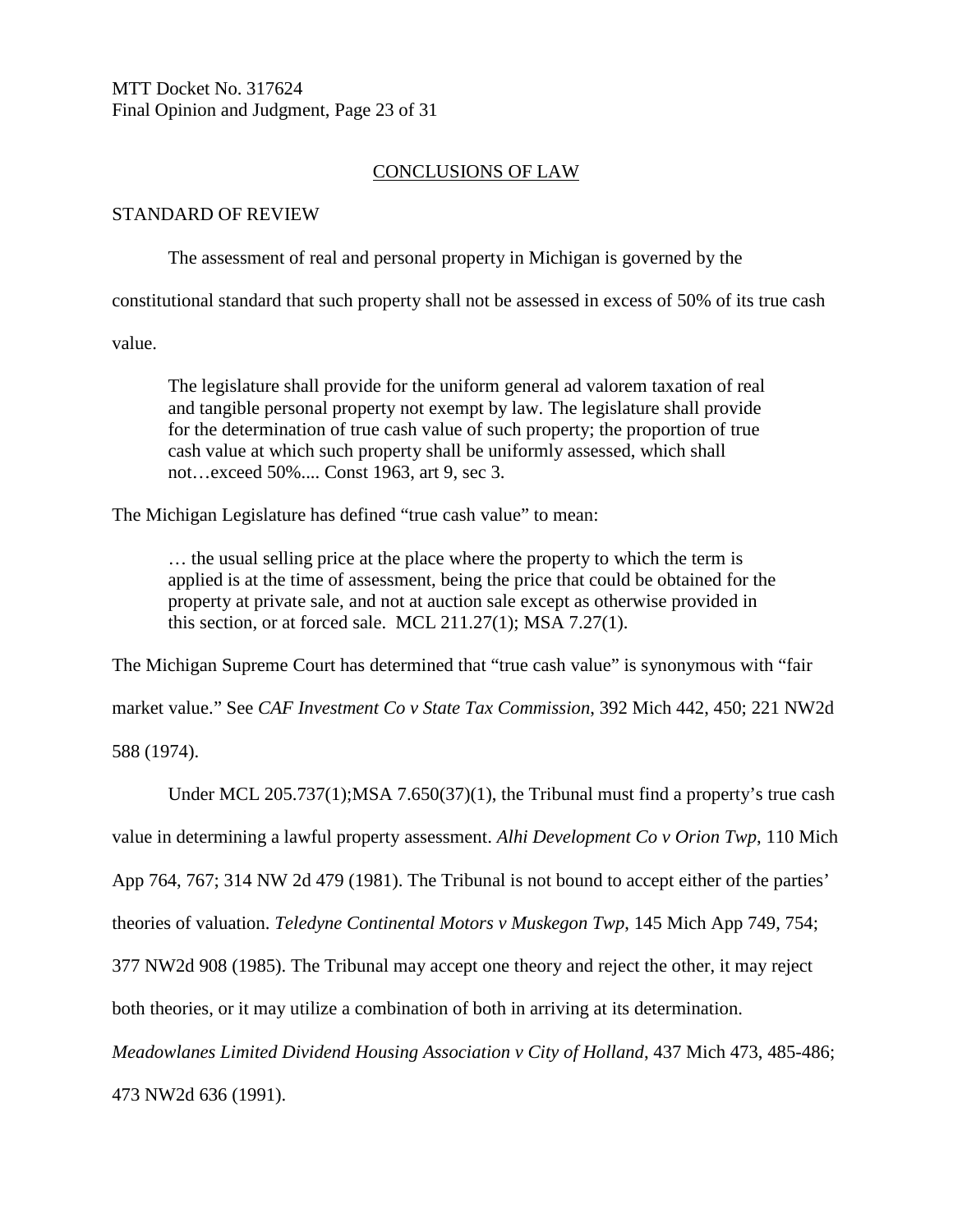MTT Docket No. 317624 Final Opinion and Judgment, Page 24 of 31

A proceeding before the Tribunal is original, independent, and de novo. MCL 205.735(1); MSA 7.650(35)(1). The Tribunal's factual findings are to be supported by competent, material, and substantial evidence. *Antisdale v City of Galesburg*, 420 Mich 265, 277; 362 NW2d 632 (1984); *Dow Chemical Co v Department of Treasury,* 185 Mich App 458, 462- 463; 452 NW2d 765 (1990). Substantial evidence must be more than a scintilla of evidence, although it may be substantially less than a preponderance of the evidence. *Jones and Laughlin Steel Corp v City of Warren*, 193 Mich App 348, 352-353; 483 NW2d 416 (1992).

"The petitioner has the burden of establishing the true cash value of the property…." MCL 205.737(3). This burden encompasses two separate concepts: (1) the risk of persuasion, which does not shift during the course of the hearing; and (2) the burden of going forth with the evidence, which may shift to the opposing party. *Jones and Laughlin* at 354-355. However, "[t]he assessing agency has the burden of proof in establishing the ratio of the average level of assessment in relation to true cash value in the assessment district and the equalization factor that was uniformly applied in the assessment district for the year in question." MCL 205.735(3).

The three most common approaches to valuation are the capitalization of income approach, the sales comparison or market approach, and the cost-less-depreciation approach. *Meadowlanes,* at 484-485; *Pantlind Hotel Co v State Tax Commission*, 3 Mich App 170; 141 NW2d 699 (196), aff'd 380 Mich 390 (1968). The market approach is the only appraisal method that directly reflects the balance of supply and demand for property in marketplace trading. *Antisdale*, p. 278. "Variations of these approaches and entirely new methods may be useful if found to be accurate and reasonably related to the fair market value of the subject property." *Meadowlands, supra* at 485, citing *Antisdale, supra* at 277, n 1. The Tribunal is under a duty to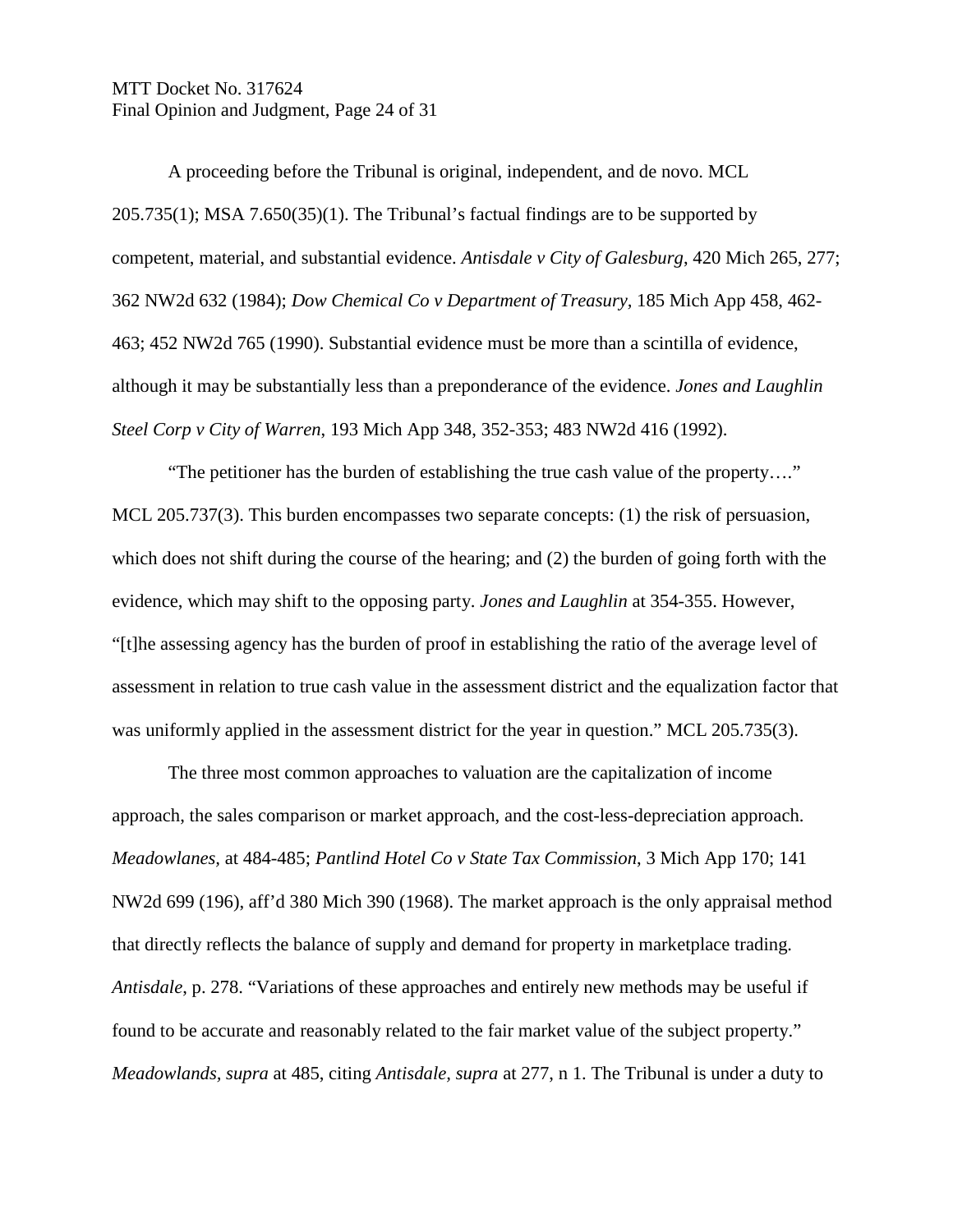## MTT Docket No. 317624 Final Opinion and Judgment, Page 25 of 31

apply its own expertise to the facts of the case to determine the appropriate method of arriving at the true cash value of the property, utilizing an approach that provides the most accurate valuation under the circumstances. *Antisdale*, p. 277. As previously discussed, the Tribunal finds that both the income capitalization approach and the sales comparison approach provide an accurate valuation of the subject property.

The concept of "highest and best use" is fundamental to the determination of a property's true cash value as this concept recognizes that the use to which a prospective buyer would put the property will influence the price that the buyer would be willing to pay. *Rose Bldg Co v Independence Twp*, 436 Mich 620, 623; 426 NW2d 325 (1990).

Three criteria must be satisfied before expert testimony will be admitted: (1) the witness must be a qualified expert; (2) expert testimony must "assist the trier of fact to understand the evidence or to determine a fact in issue"; and (3) there must be recognized scientific, technical, or other specialized knowledge in a particular are area that "belongs more to an expert than to the common man." MCR Rule 702 requires the trial judge to ensure that the expert's testimony rests on a reliable foundation and is relevant to the issues. *Daubert v Merrell Dow Pharmaceuticals, Inc,* 509 US 579; 113 S Ct 2786 (1993). The trial judge has the discretion to determine whether a witness is an "expert." The decision will not be reversed on an appeal absent an abuse of discretion. *Siirila v Barrios*, 398 Mich 576, 591; 248 NW2d 171, 176 (1976).

#### DISCUSSION AND ANALYSIS

Mr. Spencer has shown throughout these proceedings that he is both intelligent and intrepid; however, the fact that he is not an appraiser has not served him well, hindering him significantly in using and describing appraisal concepts and methods established as reliable and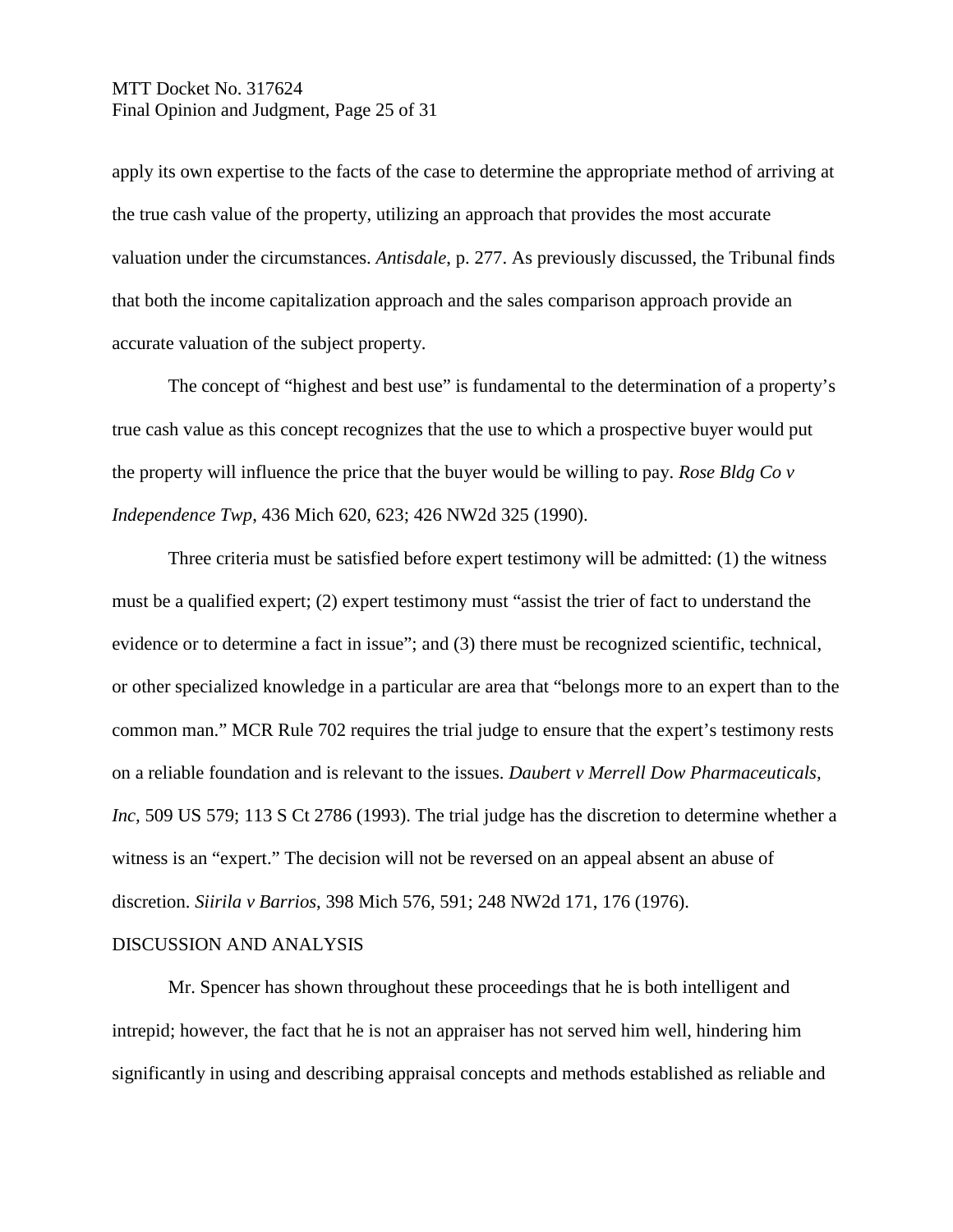credible in the market place and the courts. For example, most of Mr. Spencer's testimony never

really rose to the level of credible and reliable "expert witness" testimony useful to the Tribunal

as envisioned in MRE 702 and 703.

## **MRE 702.1 The rationale of the rule.**

Rule 702 sets forth guidelines for the admission of expert opinion testimony. The Rule was amended effective January 1, 2004 to conform it more closely with FRE 702. Prior to the amendment, there were three criteria that had to be satisfied before expert testimony would be admitted: **(1) the witness had to be a qualified expert: (2) expert testimony had to assist the trier of fact to understand the evidence or to determine a fact in issue; and (3) there had to be recognized scientific, technical, or other specialized knowledge in a particular area that belongs more to an expert than to the common man.**  Under the current rule, those three criteria must still be met, with the exception that the word "recognized" no longer appears as a qualifier to "scientific, technical or other specialized knowledge."

**In addition**, there are now three further criteria that must be met:

- **(1) the testimony must be based on sufficient facts or data;**
- **(2) the testimony must be the product of reliable principles and methods; and**
- **(3) the witness must have applied the principles and methods reliably to the facts of the case.**

These three criteria were added for the purpose of requiring trial judges to "act as gatekeepers who must exclude unreliable expert testimony." (Footnotes excluded) (Emphasis supplied.) (Courtroom Handbook on Michigan Evidence 702.1 (2006))

The Tribunal concludes that while witness Spencer's testimony and valuation disclosure

was admissible as a property owner under MRE 702.7, it was not credible and did not result in

persuading the Tribunal concerning Petitioner's true cash value contentions.

Petitioner provided little if any appraisal analysis or methodological basis to justify the

\$1,218,300 [TY 2005] and \$1,254,850 [TY 2006] true cash value estimates asserted. While

Petitioner claimed to offer a cost approach, in fact his valuation disclosure contained no

methodologically sound identifiable approaches. Also, while he claimed to offer some market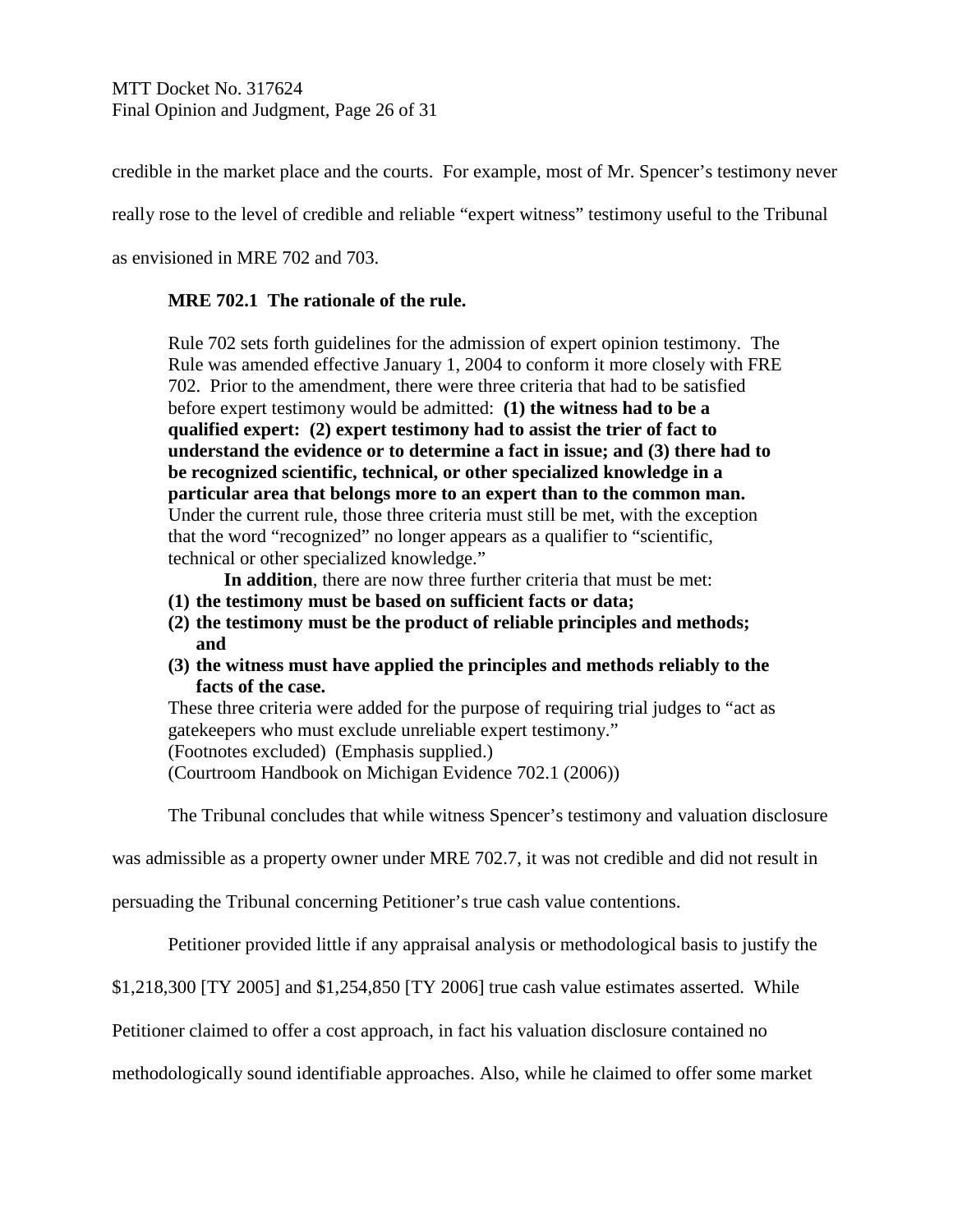## MTT Docket No. 317624 Final Opinion and Judgment, Page 27 of 31

information, there were no adjustment grids and no comparable analyses. Even though P1 was accepted into the record, the minimal appraisal content of the exhibit resulted in the trier of fact according it little or no credibility or reliability. The initial consequence of this is Mr. Spencer was unable to establish that he performed any of the standard appraisal approaches in coming to his true cash value contentions. The further consequence of this is Petitioner was unable to carry its burden of proof with respect to persuasion concerning its contentions of value for subject property for the tax years at issue.

Again, in contrast, the Tribunal finds that Mr. Dzierbicki's work product did comply with the relevant sections of the applicable years of USPAP standards and provided evidence of proper research and application of appropriate methodology. This is particularly true concerning requirements to "perform assignments with impartiality … without accommodation of personal interests" and "be aware of, understand, and correctly employ those recognized methods and techniques that are necessary to produce a credible appraisal" when preparing and reporting their respective valuations disclosures.

#### **USPAP 2006**

#### ETHICS RULE: Conduct:

…An appraiser must perform assignments ethically and competently, in accordance with USPAP [the edition dated to be in effect at the date of appraisal] … **An appraiser must perform assignments with impartiality, objectivity, and independence, and without accommodation of personal interests**.

In appraisal practice, an appraiser must not perform as an advocate of any party or issue.

\*\*\*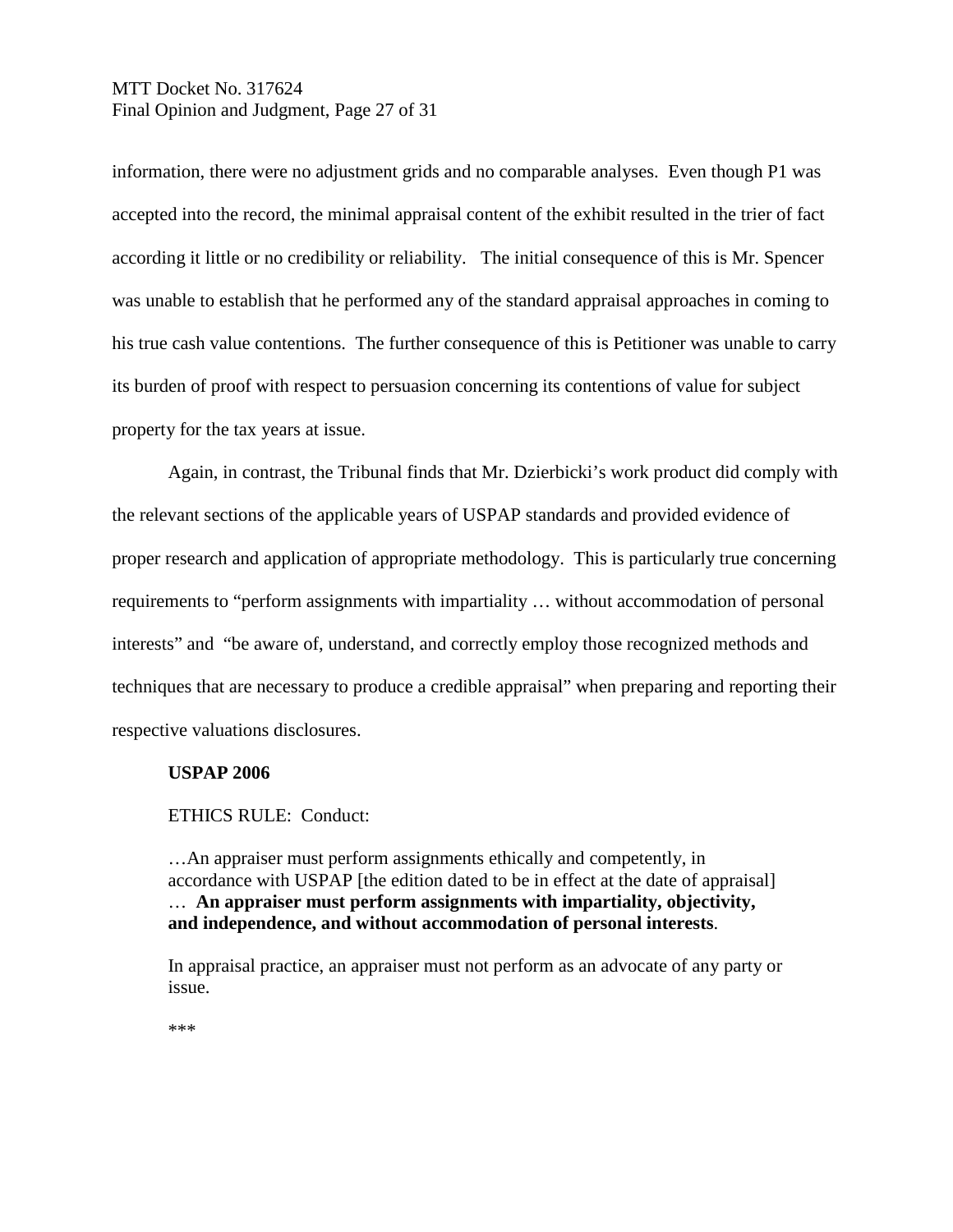MTT Docket No. 317624 Final Opinion and Judgment, Page 28 of 31

## **USPAP [2006] Standards Rule 1-1**

**(This Standards Rule contains binding requirements from which departure is not permitted.)**

**In developing a real property appraisal, an appraiser must:**

### **(a) be aware of, understand, and correctly employ those recognized methods and techniques that are necessary to produce a credible appraisal;**

Comment: This Rule recognizes that the principle of change continues to affect the manner in which appraisers perform appraisal services. Changes and developments in the real estate field have a substantial impact on the appraisal profession. Important changes in the **cost and manner of constructing and marketing commercial, industrial**, and residential real estate as well **as changes in the legal framework in which real property rights and interests are created, conveyed, and mortgaged** have resulted in corresponding changes in appraisal theory and practice. …

### **(b) not commit a substantial error of omission or commission that significantly affects an appraisal; and**

Comment: In performing appraisal services, an appraiser **must be certain that the gathering of factual information is conducted in a manner that is sufficiently diligent, given the scope of work as identified according to Standards Rule 1-2(f), to ensure that the data that would have a material or significant effect on the resulting opinions or conclusions are identified and, where necessary, analyzed**. Further, an appraiser must use sufficient care in analyzing such data to avoid errors that would significantly affect his or her opinions and conclusions. (Emphasis supplied.)

*Uniform Standards of Professional Appraisal Practice* (USPAP) (Washington D.C.: The Appraisal Foundation, 2006), pp7, 17

In order to perform a proper market approach to valuation, the appraiser is expected to

research recent sales in the market place, similar to the subject in as many aspects relevant to

value as possible, adjusting those attributes that are different from the subject property, so as to

"infer" a value for the property under appraisement. The process is described in slightly more

detail below: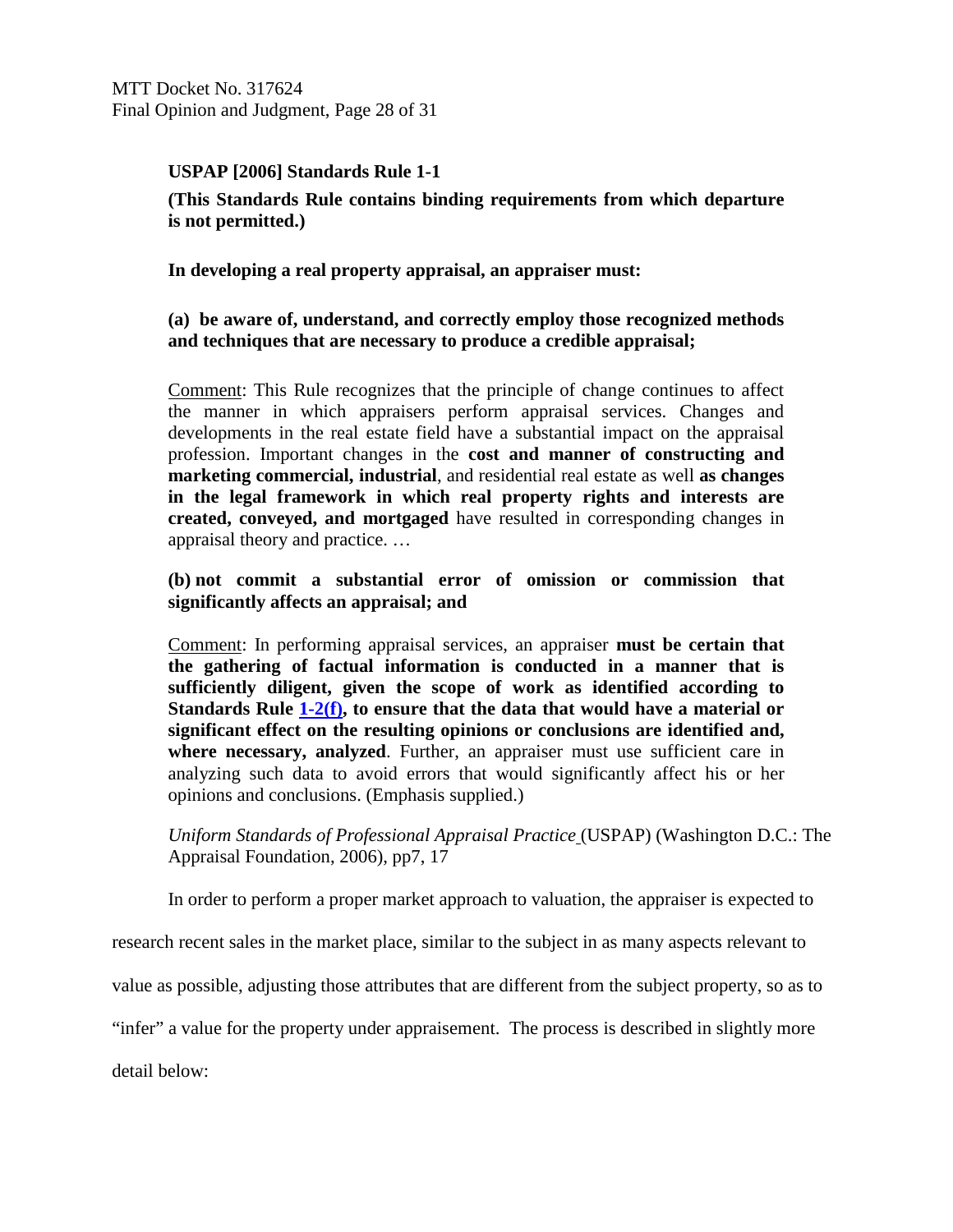MTT Docket No. 317624 Final Opinion and Judgment, Page 29 of 31

### **Analyzing and Adjusting Comparable Sales**

Ideally, if all comparable properties are identical to the subject property, no adjustments would be required. However, this is rarely the case, especially for nonresidential properties. In this step of the analysis the appraiser **adjusts for any differences.**

After sales information has been collected and confirmed, it can be organized in a variety of ways. One convenient and commonly used method is to arrange the data on a market data grid. Each important difference between the comparable properties and the subject property that could affect property value is considered an element of comparison. Each element is assigned a row on the grid, and total **property prices or unit prices of the comparables are adjusted to reflect the value of these differences**. The process is a way for appraisers to model typical buyer actions and to analyze sales data to quantify the impact of certain characteristics on value. …

*The Appraisal of Real Estate* (Chicago: 12<sup>th</sup> ed, Appraisal Institute, 2001), p425 (Emphasis supplied.)

The Tribunal finds that Respondent properly and appropriately considered and applied all three traditional approaches to value: Income Capitalization, Cost and Sales Comparison, in conformance with USPAP and without accommodation of personal interests. Therefore, based on the case file, evidence and record the Tribunal finds for Respondent. Further, the Tribunal finds that the most credible and reliable method of estimating true cash value in the instant matter is the Sales Comparison (Market) Approach, with strong support, and slight modification, coming from the cost and income capitalization approaches as each were employed and explained by Respondent's appraiser.

In conclusion, for the reasons set forth herein, the Tribunal finds that the subject property's true cash, state equalized and taxable values are:

| Year | <b>TCV</b>               | <b>SEV</b> | <b>TIT</b> |
|------|--------------------------|------------|------------|
| 2005 | 713,000<br>712<br>$-1.7$ | \$856,500  | \$603,933  |
| 2006 | \$1,900,000              | \$950,000  | \$623,862  |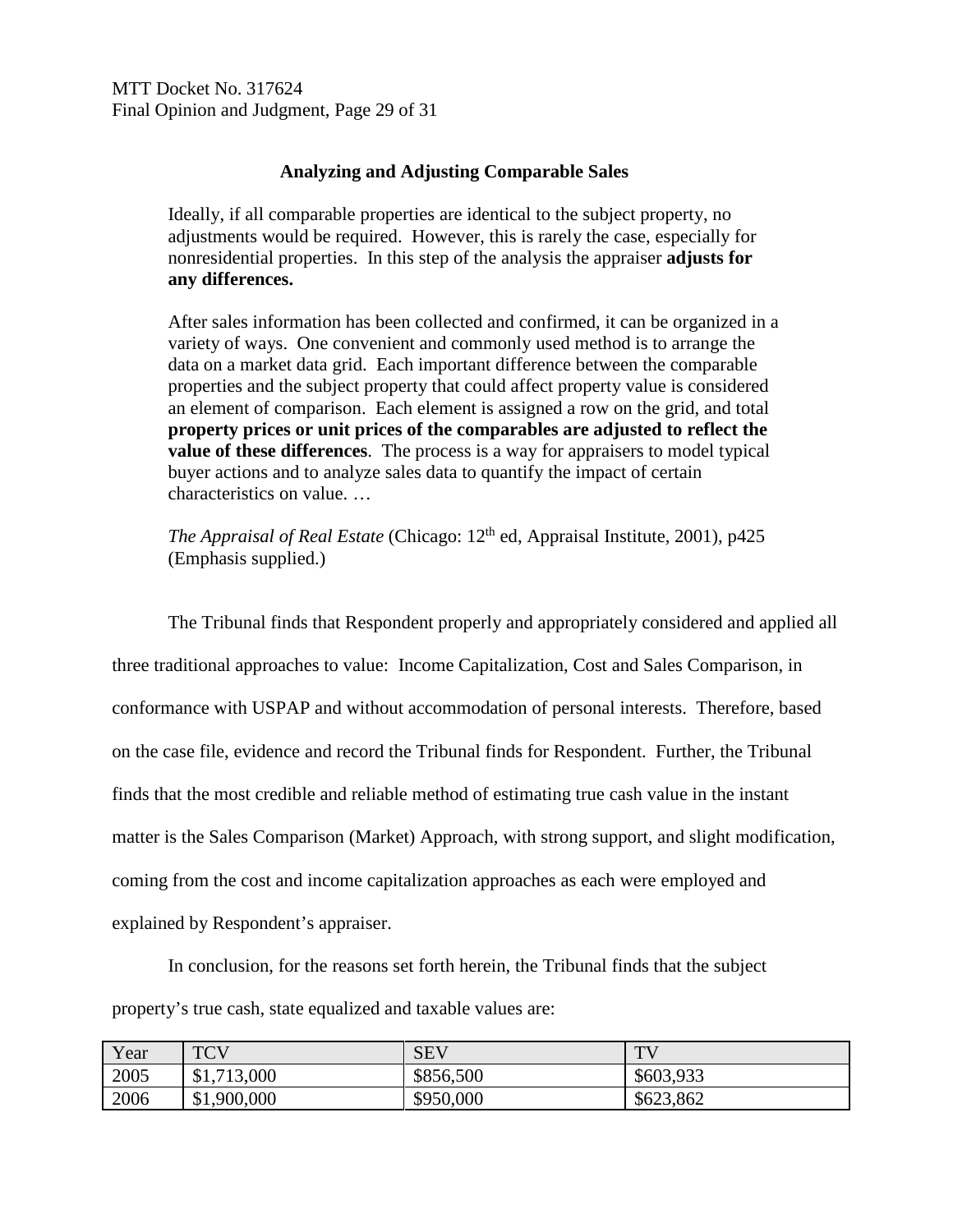MTT Docket No. 317624 Final Opinion and Judgment, Page 30 of 31

#### JUDGMENT

IT IS ORDERED that the property's assessed and taxable values for the tax years at issue shall be as set forth in the *Final Values* section of this Final Opinion and Judgment.

IT IS FURTHER ORDERED that the officer charged with maintaining the assessment rolls for the tax years at issue shall correct or cause the assessment rolls to be corrected to reflect the property's true cash and taxable values as finally shown in this Final Opinion and Judgment within 20 days of the entry of the Final Opinion and Judgment, subject to the processes of equalization. See MCL 205.755. To the extent that the final level of assessment for a given year has not yet been determined and published, the assessment rolls shall be corrected once the final level is published or becomes known.

IT IS FURTHER ORDERED that the officer charged with collecting or refunding the affected taxes shall collect taxes and any applicable interest or issue a refund as required by the Final Opinion and Judgment within 90 days of the entry of the Final Opinion and Judgment. If a refund is warranted, it shall include a proportionate share of any property tax administration fees paid and of penalty and interest paid on delinquent taxes. The refund shall also separately indicate the amount of the taxes, fees, penalties, and interest being refunded. A sum determined by the Tribunal to have been unlawfully paid shall bear interest from the date of payment to the date of judgment and the judgment shall bear interest to the date of its payment. A sum determined by the Tribunal to have been underpaid shall not bear interest for any time period